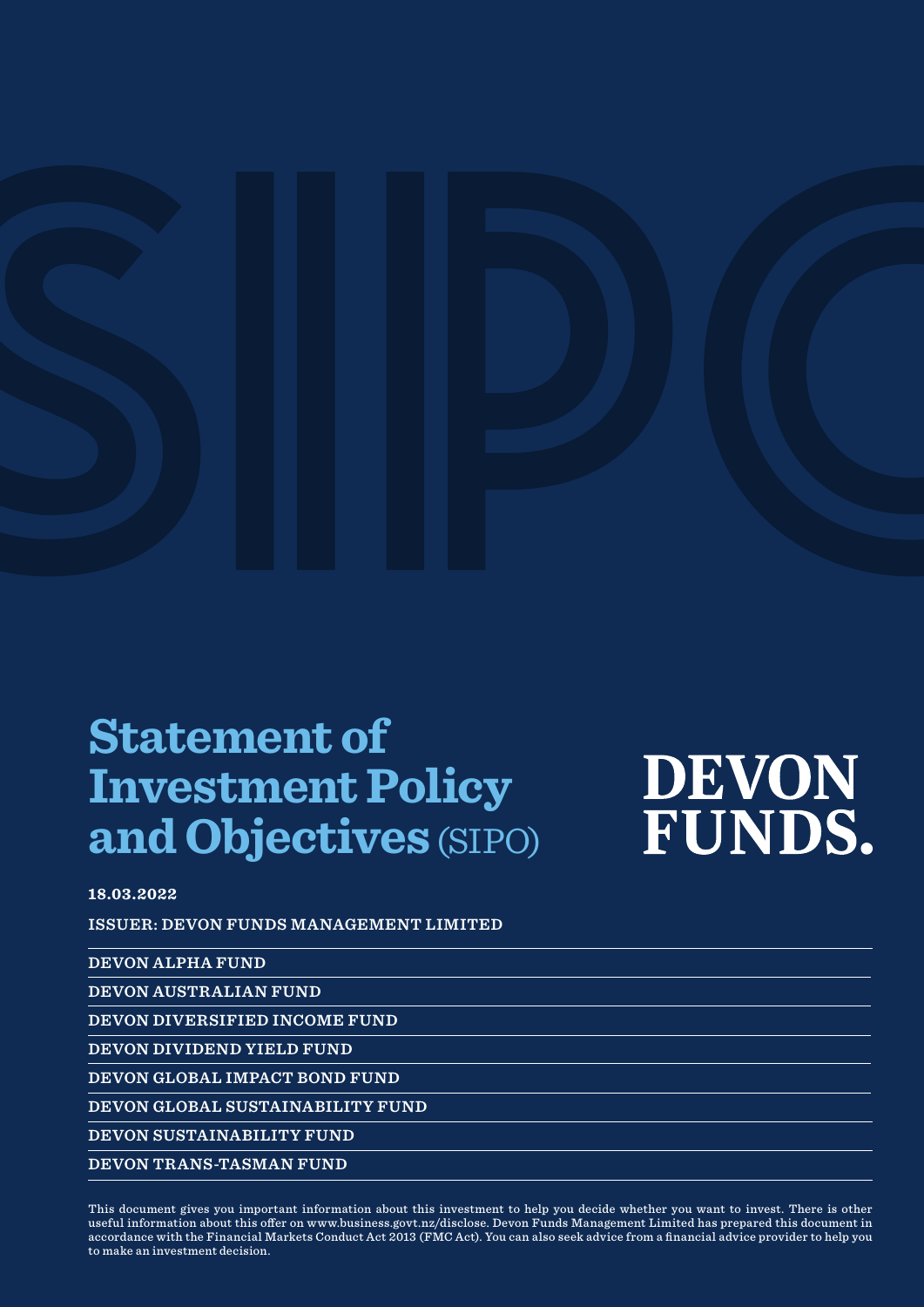# **Contents.**

| Introduction                                       | 3               |
|----------------------------------------------------|-----------------|
| Description of the Managed Investment Scheme (MIS) | 4               |
| <b>Investment Philosophy</b>                       | $\overline{5}$  |
| <b>Investment Process</b>                          | $\overline{5}$  |
| Investment Objectives and Strategies of our Funds  | $6\phantom{1}6$ |
| <b>Investment Policies &amp; Guidelines</b>        | 14              |
| Limit Breaks                                       | 17              |
| <b>Investment Performance Monitoring</b>           | 17              |
| <b>Investment Strategy Review</b>                  | 18              |
| SIPO Review and Monitoring                         | 18              |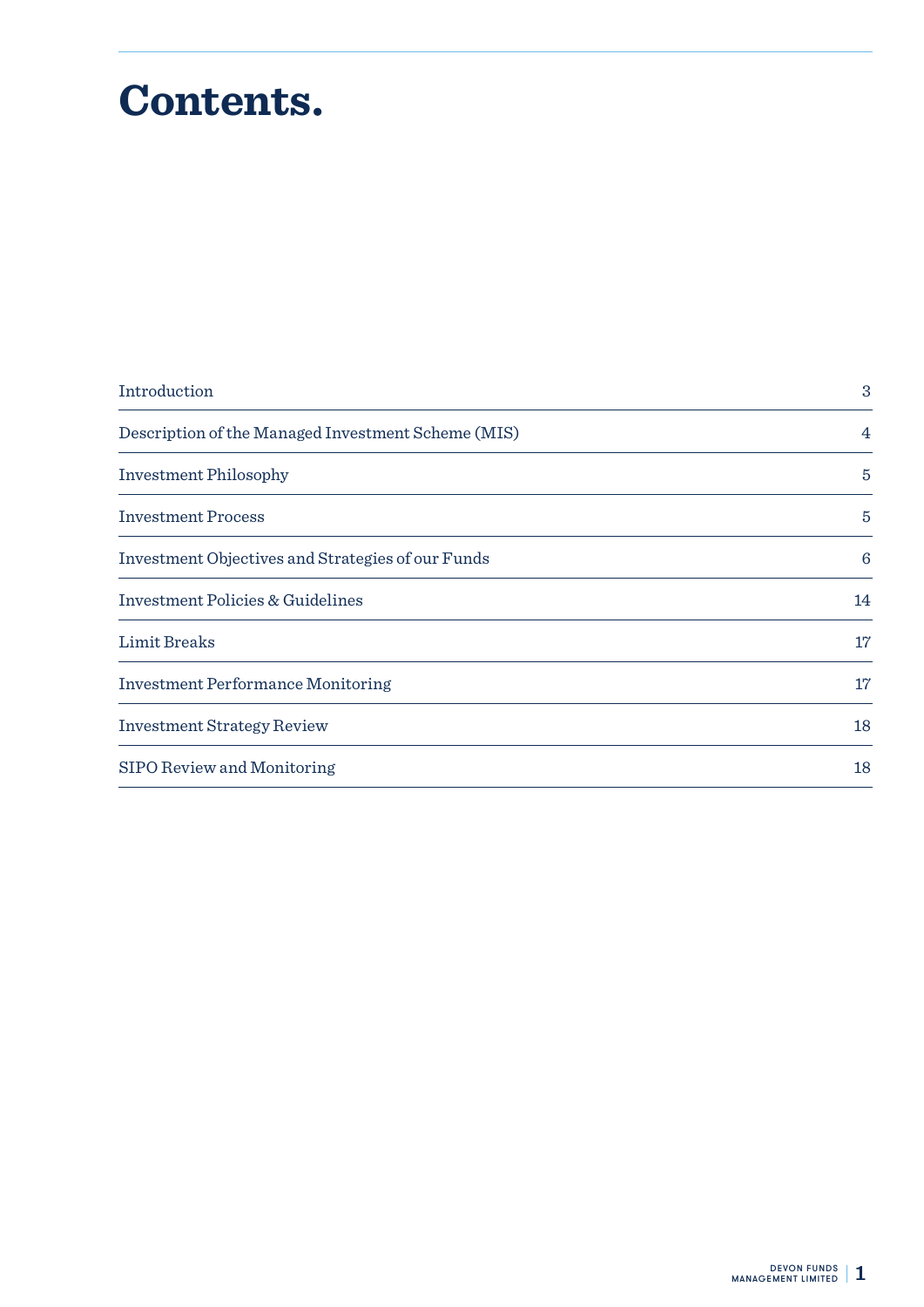### **Welcome to Devon Funds Management.**

**Manager of the Devon Investment Funds**

### Dear Investor

Devon is an investment management business that specialises in building investment portfolios for our clients. Our highly qualified and experienced investment team is committed to helping our clients achieve their investment objectives. We believe our advantage lies in our people – a dedicated team of investment professionals with many years experience in the investment industry, both within Australasia and further afield. We've worked hard to assemble the right talent with the necessary skills and experience to manage our clients' portfolios.

We take pride in the fact that we are 100% New Zealand owned. It is the policy of Devon that all staff can only invest in Australasian equities via the Devon Funds, ensuring our investment team's decisions and our clients' interests are aligned. We manage money on behalf of a diverse range of leading New Zealand clients, including large superannuation schemes, Community Trusts, charities, KiwiSaver schemes, Iwi, corporate pension schemes and individual investors.

#### **Our Values**

We appreciate that you have entrusted your hard earned wealth to us and take our fiduciary duty owed to you, as our client, very seriously. We believe that, on your behalf, we have an obligation to ensure that the businesses we invest in conduct themselves in accordance with the highest governance standards. Where these standards are not being demonstrated we will actively engage with the company to seek improvement. In our view, better returns can be achieved if the businesses we invest in are good corporate citizens who look after the interests of all stakeholders and operate in a sustainable manner.

We are a signatory to the United Nations supported Principles for Responsible Investment (PRI). The PRI provides global principles and a framework to help us integrate the consideration of Environmental, Social and Governance (ESG) issues into our investment decision-making and portfolio construction framework. As part of this process we report annually to the PRI on our adherence to these policies. We are also a member of the Responsible Investment Association of Australasia (RIAA) and a founding member of the New Zealand Corporate Governance Forum which has been established to promote globally recognised governance standards in New Zealand.

We are proud of what we have achieved at Devon in creating a leading investment management business and thank you for considering us as part of your wealth solution.

Regards,

ade

**Slade Robertson** *Managing Director, Devon Funds Management*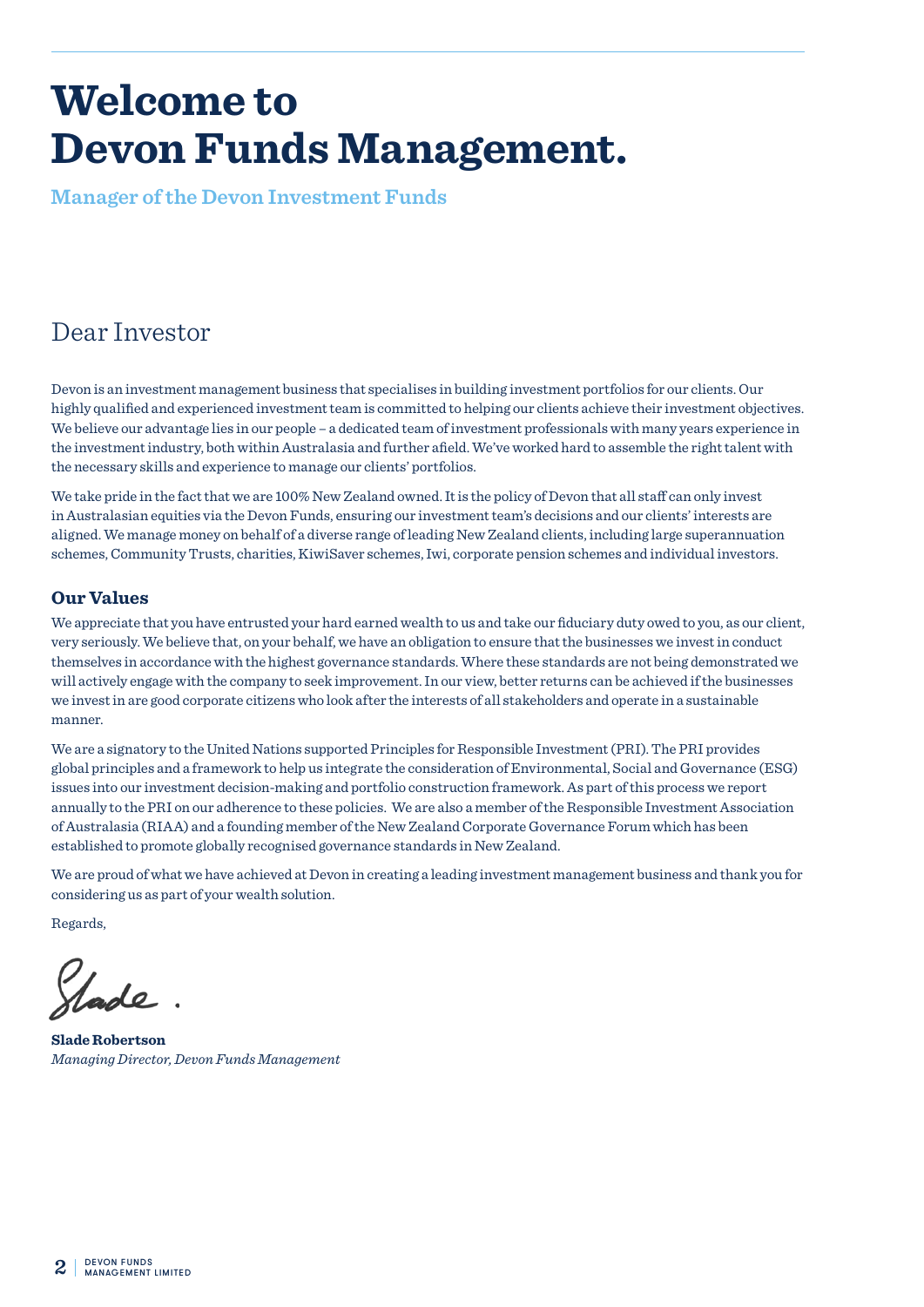### **Introduction.**

#### **What is a SIPO?**

A Statement of Investment Policy and Objectives (SIPO) is a document that sets out the investment governance and management framework, philosophy, strategies and objectives of a Managed Investment Scheme and its investment funds. The most current version of the SIPO is available on the schemes register at www.business.govt.nz/disclose/ or at www.devonfunds.co.nz.

#### **Purpose of this SIPO**

This SIPO applies to the Devon Investment Funds Scheme (the Scheme) and plays an important role in ensuring the effectiveness of the overall accountability framework for the Scheme. It does this by clearly articulating the objectives and parameters of the Scheme and by being publically available, it allows better transparency for our stakeholders. The investment options offered under this SIPO are listed in the Description of Managed Investment Scheme (MIS) section on page 3.

#### **Effective date**

The effective date of this SIPO is 18 March 2022, replacing the SIPO dated 28 August 2020, and will be reviewed in accordance with our SIPO Review and Monitoring framework on page 16.

| Role                      | Name                                                                    | Description                                                                                                                                                                                                                                                                                                |
|---------------------------|-------------------------------------------------------------------------|------------------------------------------------------------------------------------------------------------------------------------------------------------------------------------------------------------------------------------------------------------------------------------------------------------|
| Supervisor                | The New Zealand Guardian<br>Trust Company Limited                       | Supervisor of the Devon Investment Funds under the Financial Markets<br>Conduct Act 2013, responsible for supervising us as Manager of the Funds.                                                                                                                                                          |
| Custodian                 | <b>BNP Paribas Fund Services</b><br>Australasia Pty Limited             | Appointed by the Supervisor to hold the assets of the Funds on behalf of<br>investors.                                                                                                                                                                                                                     |
| Administration<br>Manager | MMC Limited                                                             | Appointed by us to provide various administration functions in respect of<br>the Funds, including registry, unit pricing and fund accounting.                                                                                                                                                              |
| Adviser                   | JBWere (NZ) Pty Limited                                                 | Appointed by us to provide investment advice for the Diversified Income<br>Fund.                                                                                                                                                                                                                           |
| Investment<br>Manager     | Wellington Management<br>Funds (Ireland) plc<br>(Wellington Management) | Wellington Management is a globally integrated investment management<br>firm and is the investment manager of the Wellington Global Impact<br>Bond Fund and Wellington Global Stewards Fund, in which the Devon<br>Global Impact Bond Fund and Devon Global Sustainability Fund invest in<br>respectively. |

#### **Who else is involved?**

#### **Defined terms**

Devon Funds Management Limited is the Manager of the Devon Investment Funds and is referred to as "Devon", "we", "us" or "our" in this Document. Capitalised words that appear in this Document have the same meaning as given to them in the Devon offer documents, unless they are otherwise defined. Any reference to "you" or "your" refers to a person or entity who invests in a Fund.

<sup>\*</sup> tax years generally commence on 1 April in any year and end on 31 March in the following year.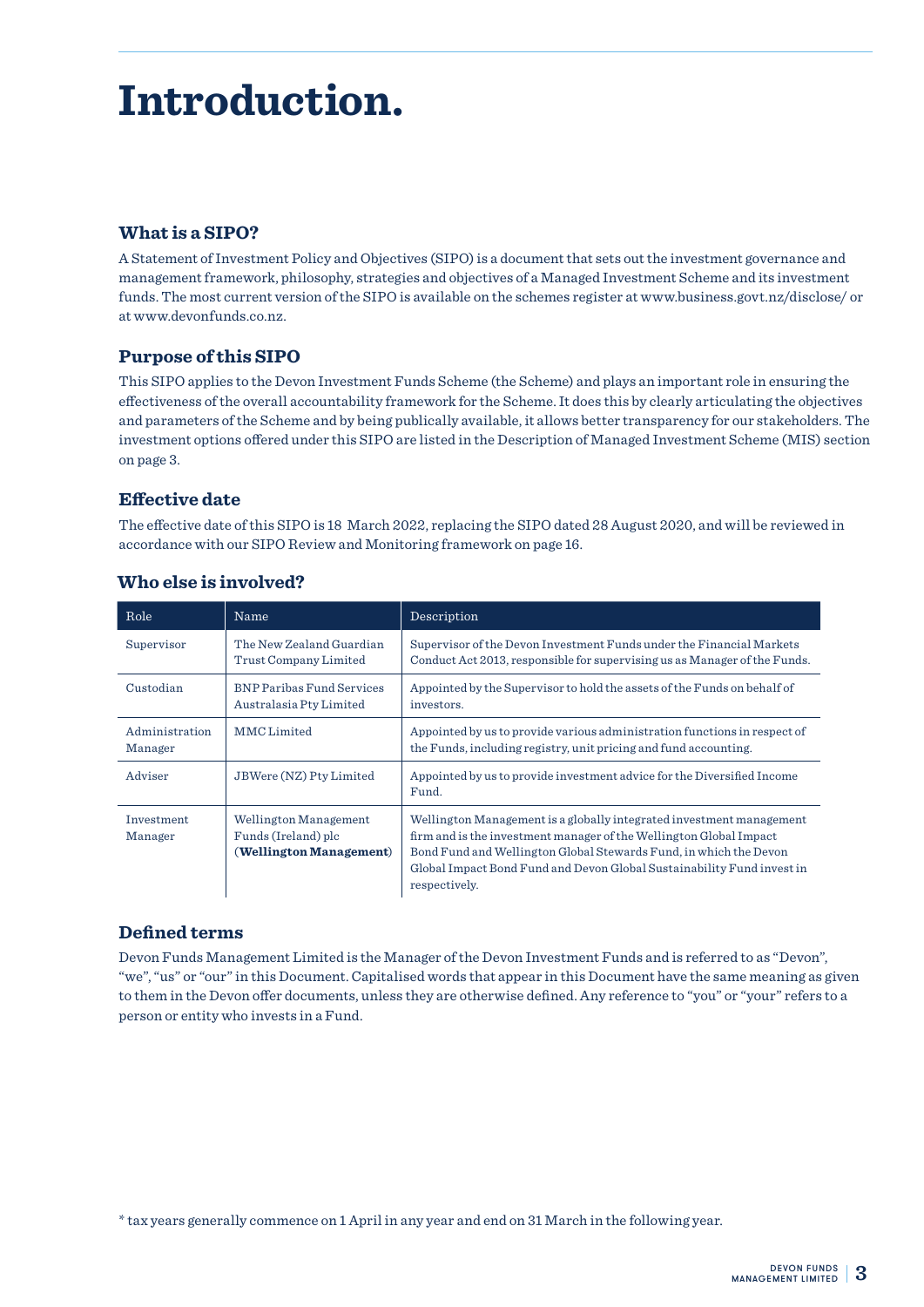### **Description of the Managed Investment Scheme (MIS)**

#### **Our Family of Funds**

Devon Funds Management offer a range of Funds under this Managed Investment Scheme, which are designed to meet different investor needs. One aspect that all of our Funds have in common is our commitment to seeking out the best returns available in a careful and considered way.

| <b>DEVON</b>        | <b>DEVON</b>          | <b>DEVON</b>          | <b>DEVON</b>          |
|---------------------|-----------------------|-----------------------|-----------------------|
| <b>ALPHA</b>        | <b>AUSTRALIAN</b>     | <b>DIVERSIFIED</b>    | <b>DIVIDEND YIELD</b> |
| <b>FUND</b>         | <b>FUND</b>           | <b>INCOME FUND</b>    | <b>FUND</b>           |
| <b>DEVON GLOBAL</b> | <b>DEVON GLOBAL</b>   | <b>DEVON</b>          | <b>DEVON TRANS-</b>   |
| <b>IMPACT BOND</b>  | <b>SUSTAINABILITY</b> | <b>SUSTAINABILITY</b> | <b>TASMAN</b>         |
| <b>FUND</b>         | <b>FUND</b>           | <b>FUND</b>           | <b>FUND</b>           |

The Devon Alpha Fund, Devon Australian Fund, Devon Diversified Income Fund, Devon Dividend Yield Fund, Devon Global Impact Bond Fund, Devon Global Sustainability Fund, Devon Sustainability Fund and Devon Trans-Tasman Fund, collectively known as the Devon Investment Funds (the Funds) are unit trust funds managed by Devon.

A unit trust fund is an investment that pools your money with other unit holders. We then apply the pooled money to buy investments under the oversight of the Supervisor. Your investment is the units of the unit trust fund that you subscribe for (your unit holding).

#### **Benefits of investing in our Managed Investment Scheme**

- **• Professional Management:** Employing the expertise and resources of a professional manager may be beneficial if you do not have the time or skill to manage your own investments.
- **• Diversification:** By pooling together large amounts of money, we are able to invest in a portfolio of securities which allows for diversification with the aim of reducing the risk of your investment. It also provides access to markets and securities that might otherwise be out of reach.
- **• Administrative Simplicity:** Our Funds are Portfolio Investment Entities (PIEs). PIEs offer significant advantages from an administrative perspective. We take care of the paperwork involved in buying and selling securities, managing your dividends, interest, corporate actions, reporting and record keeping.
- **• Tax Advantages:** Our Funds are all PIEs for tax purposes, meaning that if you are a New Zealand resident unit holder and have supplied us with the correct PIR, tax is usually paid on your behalf at a rate approximating your marginal tax rate and there is no further tax to pay. PIE tax is capped at 28% which can be a benefit for 33% tax rate investors.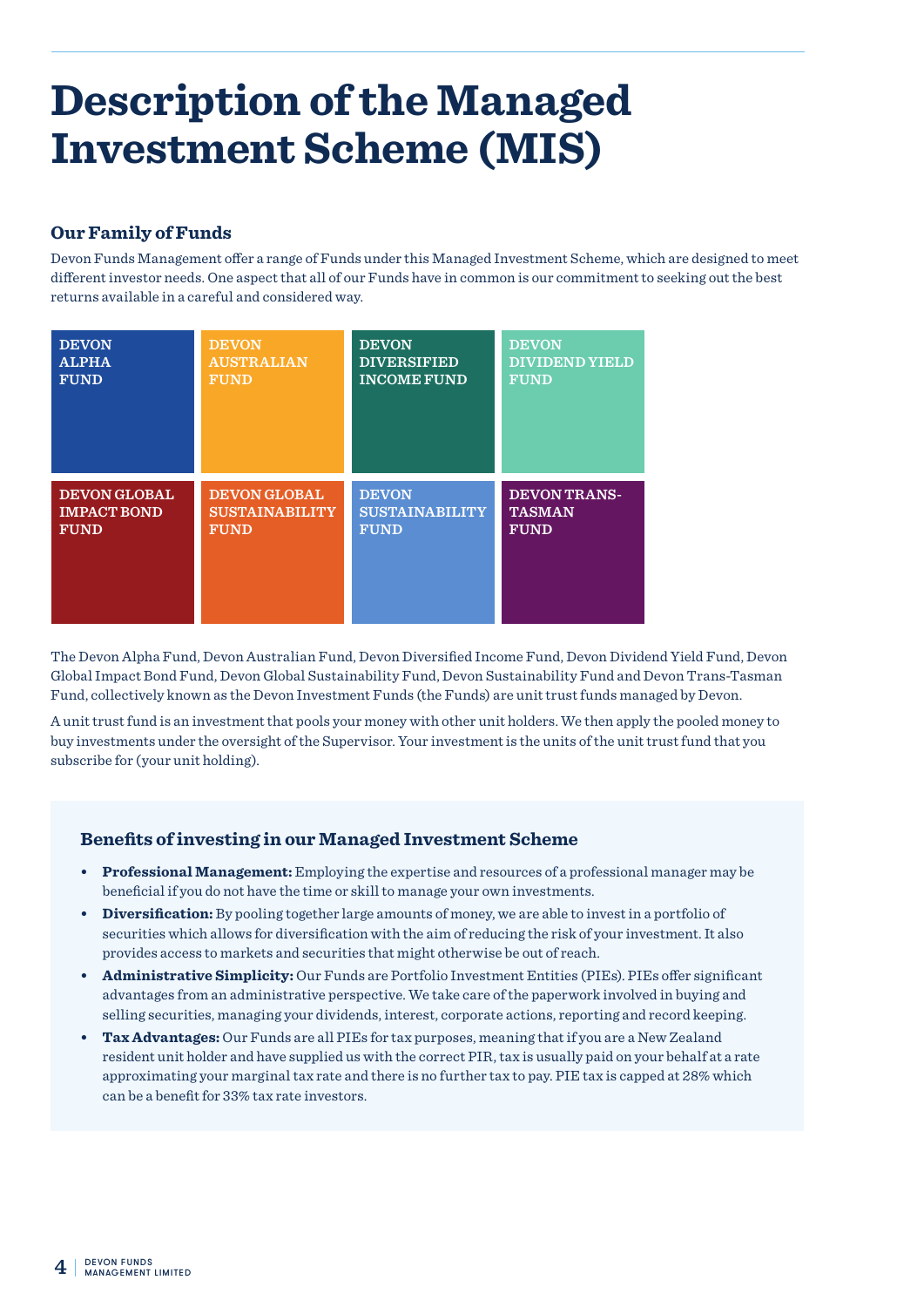### **Investment philosophy.**

#### **Investment Philosophy**

Our Investment Philosophy has been tested over many years and throughout all types of market conditions. In summary our approach to investing is to:

- **•** Take a long-term view;
- **•** Be active investors;
- **•** Bring a disciplined approach to risk management; and
- **•** Do our own research.

Guided by this philosophy, we employ a rigorous and proven investment process designed to identify the best opportunities for investment and to 'add value' in a consistent manner for our clients.

# **Investment process.**

#### **Research**

We filter and identify investment opportunities through detailed industry and company analysis. Our investment decisions are based on independent sources of information. Regular access to executive management and industry contacts are an integral part of our investment process. We use research models to value each company we wish to invest in, subjecting them to rigorous analysis by focusing on their earnings, capital structure, free cash flow generation and growth prospects.

#### **Peer Review**

Our investment team conducts a review of each business to assess its industry structure, management quality, governance structures, competitive position and growth plans. Peer reviews are then conducted to ensure we use the full experience of our team to identify what we believe are the best possible investment opportunities.

#### **Portfolio Construction**

An important part of our process is our formal Investment Committee Meeting. Within this forum the investment team discuss new investment ideas, review existing holdings and conduct a thorough review of the risks facing our investments. This process is also integral to the construction of our portfolios with the best of those opportunities identified in the research process being included in the Funds. The key factors we take into account in building the Funds or portfolios are valuation, our assessment of the business, its risk characteristics, liquidity, our views on the economy and the identification of a catalyst to generate performance. The Funds are then constructed in accordance with their investment guidelines.

Where required, we may seek independent specialist advice services to advise on specific asset classes. In these instances, we retain the ultimate decision making authority. Please refer to the objectives and strategies for the Diversified Income Fund on page 7 for more information.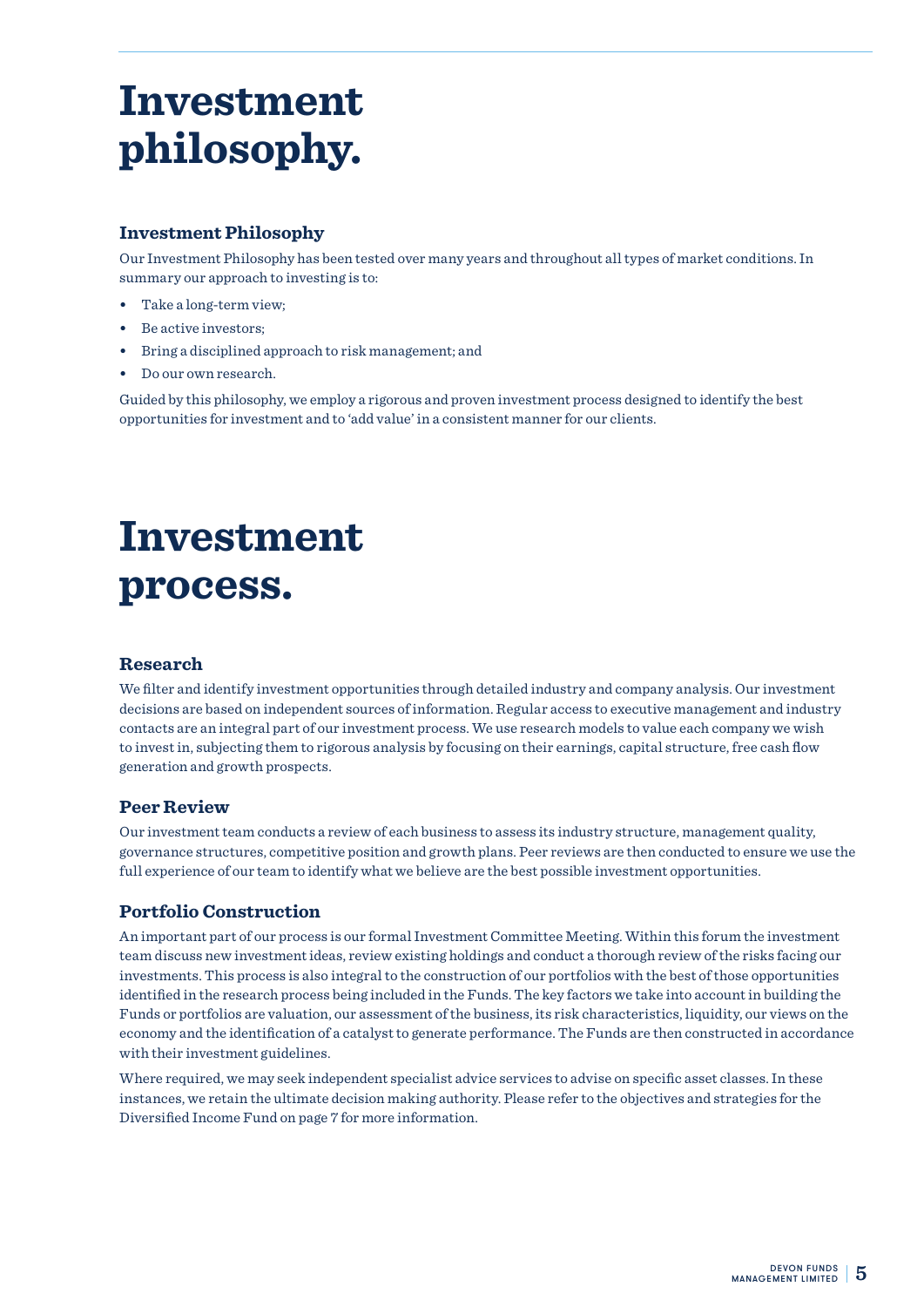| <b>DEVON</b><br>ALPHA<br><b>FUND</b> |                                                                                                                                                                                                                                                                                                                                                                                                                                                                                                                                                                                                                                                                                                                                                          |
|--------------------------------------|----------------------------------------------------------------------------------------------------------------------------------------------------------------------------------------------------------------------------------------------------------------------------------------------------------------------------------------------------------------------------------------------------------------------------------------------------------------------------------------------------------------------------------------------------------------------------------------------------------------------------------------------------------------------------------------------------------------------------------------------------------|
| <b>Benchmark</b>                     | Official Cash Rate (OCR)                                                                                                                                                                                                                                                                                                                                                                                                                                                                                                                                                                                                                                                                                                                                 |
| <b>Investment Objective</b>          | The Fund aims to generate capital growth over the long term by actively investing in a<br>concentrated portfolio of New Zealand and Australian shares and holding cash when<br>appropriate investment opportunities cannot be identified. Performance is measured in<br>accordance with the Investment Performance Monitoring framework on page 15.                                                                                                                                                                                                                                                                                                                                                                                                      |
| <b>Strategy</b>                      | The Fund invests in a concentrated portfolio of approximately 10-15 select companies<br>listed on the New Zealand and Australian share markets. The Fund does not follow an<br>equity index and is actively managed, which means that we make our own investment<br>decisions rather than have the Fund passively follow an index. When appropriate<br>investment opportunities cannot be identified, the Fund may hold cash or cash<br>equivalent securities. The Fund aims to generate capital growth over the long term.<br>The Fund is able to hold shares listed outside of Australasia and to short-sell shares<br>(sell shares without owning them, on the expectation that prices will fall and could be<br>purchased later for a lesser price). |
| <b>Investment limits</b>             | 0-100% New Zealand shares (Australasian Equities)<br>0-100% Australian shares (Australasian Equities)<br>0-100% Cash, or cash equivalent securities.                                                                                                                                                                                                                                                                                                                                                                                                                                                                                                                                                                                                     |
| <b>Target Asset Allocation</b>       | 0-100% Australasian equities<br>0-100% Cash, or cash equivalent securities.                                                                                                                                                                                                                                                                                                                                                                                                                                                                                                                                                                                                                                                                              |
| <b>Currency hedging</b>              | The Fund has the ability to hedge its foreign currency exposure in a range from 0-100%.<br>The Fund is typically hedged in accordance with our hedging policy which can be found<br>in the Investment Policies and Guidelines section.                                                                                                                                                                                                                                                                                                                                                                                                                                                                                                                   |
| <b>Distributions</b>                 | The Fund pays distributions 6-monthly at our discretion.                                                                                                                                                                                                                                                                                                                                                                                                                                                                                                                                                                                                                                                                                                 |
| <b>Authorised Investments*</b>       | The authorised investments of the Alpha Fund are:<br>Equity and equity-like listed and unlisted securities including ordinary, preference<br>$\bullet$<br>and partly paid shares, convertible securities, warrants and options;<br>Derivatives;<br>$\bullet$<br>Cash and bonds;<br>$\bullet$<br>Pooled or unlisted funds investing in similar securities to those set out above; and<br>$\bullet$<br>Any other investment permitted by the Supervisor from time to time.<br>٠<br>The Fund may short sell securities and utilise active currency management.                                                                                                                                                                                              |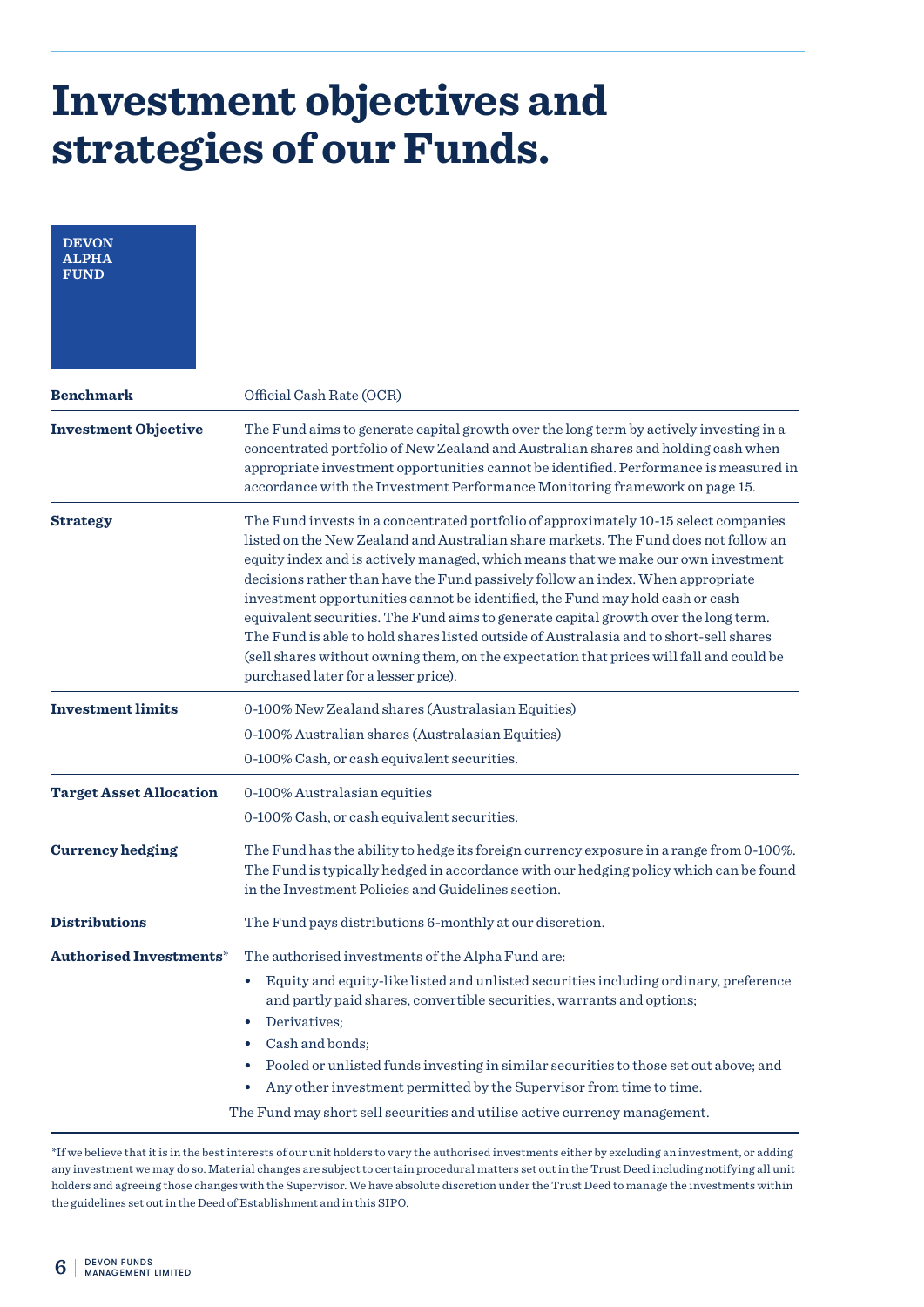| <b>DEVON</b><br><b>'RALIAN</b><br><b>FUND</b> |                                                                                                                                                                                                                                                                                                                                                                                                                                                                                                                           |
|-----------------------------------------------|---------------------------------------------------------------------------------------------------------------------------------------------------------------------------------------------------------------------------------------------------------------------------------------------------------------------------------------------------------------------------------------------------------------------------------------------------------------------------------------------------------------------------|
| <b>Benchmark</b>                              | S&P/ASX200 (Accumulation) index in NZD                                                                                                                                                                                                                                                                                                                                                                                                                                                                                    |
| <b>Investment Objective</b>                   | The Fund aims to generate capital growth over the long term by actively managing<br>Australian equity investments. Performance is measured in accordance with the<br>Investment Performance Monitoring framework on page 15.                                                                                                                                                                                                                                                                                              |
| <b>Strategy</b>                               | The Fund invests in a select portfolio of companies which are primarily Australian<br>listed companies. The Australian market offers exposure to a number of sectors that are<br>not available in New Zealand. The Australian Fund is actively managed, which means<br>the holdings and investment returns may differ considerably from its benchmark.<br>While the Fund tends to be fully invested in shares, it may hold some cash or cash<br>equivalent securities.                                                    |
| <b>Investment limits</b>                      | 80-100% Australian shares (Australasian equities)<br>0-20% Cash, or cash equivalent securities.                                                                                                                                                                                                                                                                                                                                                                                                                           |
| <b>Target Asset Allocation</b>                | 80-100% Australasian equities<br>0-20% Cash, or cash equivalent securities.                                                                                                                                                                                                                                                                                                                                                                                                                                               |
| <b>Currency hedging</b>                       | The Fund has the ability to hedge its foreign currency exposure in a range from 0-100%.<br>The Fund is typically unhedged in accordance with our hedging policy which can be<br>found in the Investment Policies and Guidelines section.                                                                                                                                                                                                                                                                                  |
| <b>Distributions</b>                          | The Fund pays distributions 6-monthly at our discretion.                                                                                                                                                                                                                                                                                                                                                                                                                                                                  |
| <b>Authorised Investments*</b>                | The authorised investments of the Australian Fund are:<br>Equity and equity-like listed and unlisted securities including ordinary, preference<br>٠<br>and partly paid shares, convertible securities, warrants and options;<br>Derivatives:<br>$\bullet$<br>Cash and bonds;<br>Pooled or unlisted funds investing in similar securities to those set out above; and<br>Any other investment permitted by the Supervisor from time to time.<br>The Fund may short sell securities and utilise active currency management. |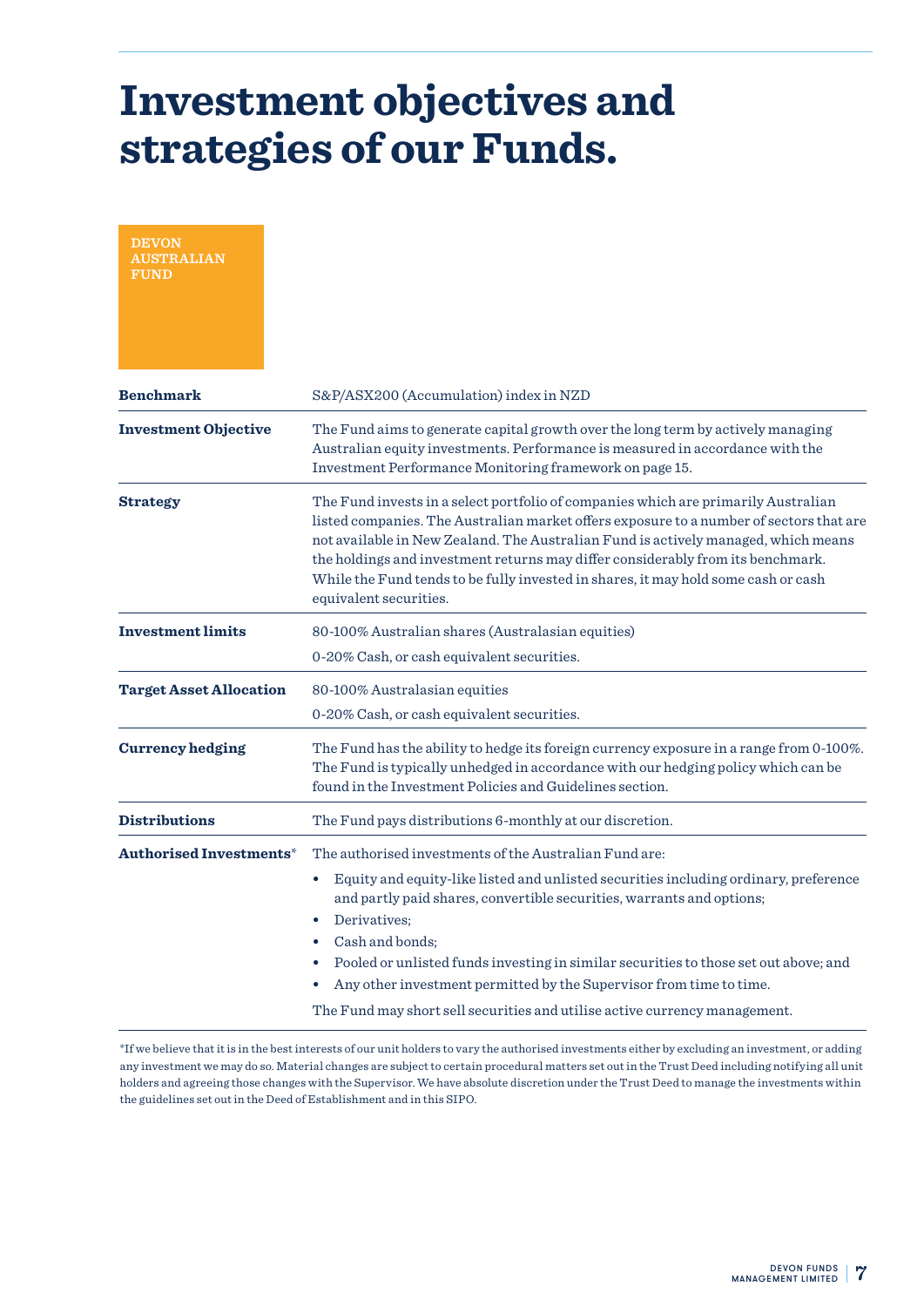| <b>DEVON</b><br><b>DIVERSIFIED</b><br><b>INCOME FUND</b> |                                                                                                                                                                                                                                                                                                                                                                                                                                                                                                                                                                                                                                                                                                       |
|----------------------------------------------------------|-------------------------------------------------------------------------------------------------------------------------------------------------------------------------------------------------------------------------------------------------------------------------------------------------------------------------------------------------------------------------------------------------------------------------------------------------------------------------------------------------------------------------------------------------------------------------------------------------------------------------------------------------------------------------------------------------------|
| <b>Benchmark</b>                                         | $OCR + 1.5%$                                                                                                                                                                                                                                                                                                                                                                                                                                                                                                                                                                                                                                                                                          |
| <b>Investment Objective</b>                              | The Fund aims to give investors access to a diverse and carefully selected portfolio of<br>high yielding investments and aims to outperform its benchmark on a rolling 12-month<br>basis. Performance is measured in accordance with the Investment Performance<br>Monitoring framework on page 15.                                                                                                                                                                                                                                                                                                                                                                                                   |
| <b>Strategy</b>                                          | The Fund invests in a carefully selected portfolio of government and corporate bonds,<br>cash, listed property, infrastructure and utility companies, high yielding equities, credit<br>securities and other yielding financial assets. We utilise our expertise in Australasian<br>equities either directly or through our Managed Investment Schemes. We employ the<br>specialist services of the JBWere Fixed Interest team to advise on fixed interest security<br>selection and aid in portfolio construction. We have control over this investment process.                                                                                                                                     |
| <b>Investment limits</b>                                 | 0-100% Fixed Interest securities<br>0-40% Listed equities (Australasian equities)<br>0-100% Cash or cash equivalent securities<br>0-10% High Yield Credit (Other).                                                                                                                                                                                                                                                                                                                                                                                                                                                                                                                                    |
| <b>Target Asset Allocation</b>                           | 0-100% New Zealand fixed interest<br>0-40% Australasian equities<br>0-100% Cash or cash equivalent securities<br>0-10% Other.                                                                                                                                                                                                                                                                                                                                                                                                                                                                                                                                                                         |
| <b>Currency hedging</b>                                  | The Fund has the ability to hedge its foreign currency exposure in a range from 0-100%.<br>The Fund is typically hedged in accordance with our hedging policy which can be found<br>in the Investment Policies and Guidelines section.                                                                                                                                                                                                                                                                                                                                                                                                                                                                |
| <b>Distributions</b>                                     | The Fund pays distributions quarterly at our discretion.                                                                                                                                                                                                                                                                                                                                                                                                                                                                                                                                                                                                                                              |
| Authorised Investments*                                  | The authorised investments of the Diversified Income Fund are:<br>Equity and equity-like listed and unlisted securities including ordinary, preference<br>and partly paid shares, convertible securities, warrants and options;<br>New Zealand or overseas: cash, term deposits, bank bills, bonds, or other interest<br>$\bullet$<br>bearing securities;<br><b>Exchange Traded Funds;</b><br>$\bullet$<br>Credit products;<br>$\bullet$<br>Pooled or unlisted funds investing in similar securities to those set out above;<br>$\bullet$<br>Derivatives; and<br>$\bullet$<br>Any other investment permitted by the Supervisor from time to time.<br>The Fund may utilise active currency management. |

<sup>\*</sup>If we believe that it is in the best interests of our unit holders to vary the authorised investments either by excluding an investment, or adding any investment we may do so. Material changes are subject to certain procedural matters set out in the Trust Deed including notifying all unit holders and agreeing those changes with the Supervisor. We have absolute discretion under the Trust Deed to manage the investments within the guidelines set out in the Deed of Establishment and in this SIPO.

We engage the specialist services of the JBWere (NZ) PTY Ltd (JBWere) Fixed Interest team to advise on fixed interest security selection and aid in portfolio construction for the fixed interest portion of the Diversified Income Fund. While we retain the ultimate decision making authority, we will generally implement the advice of JBWere.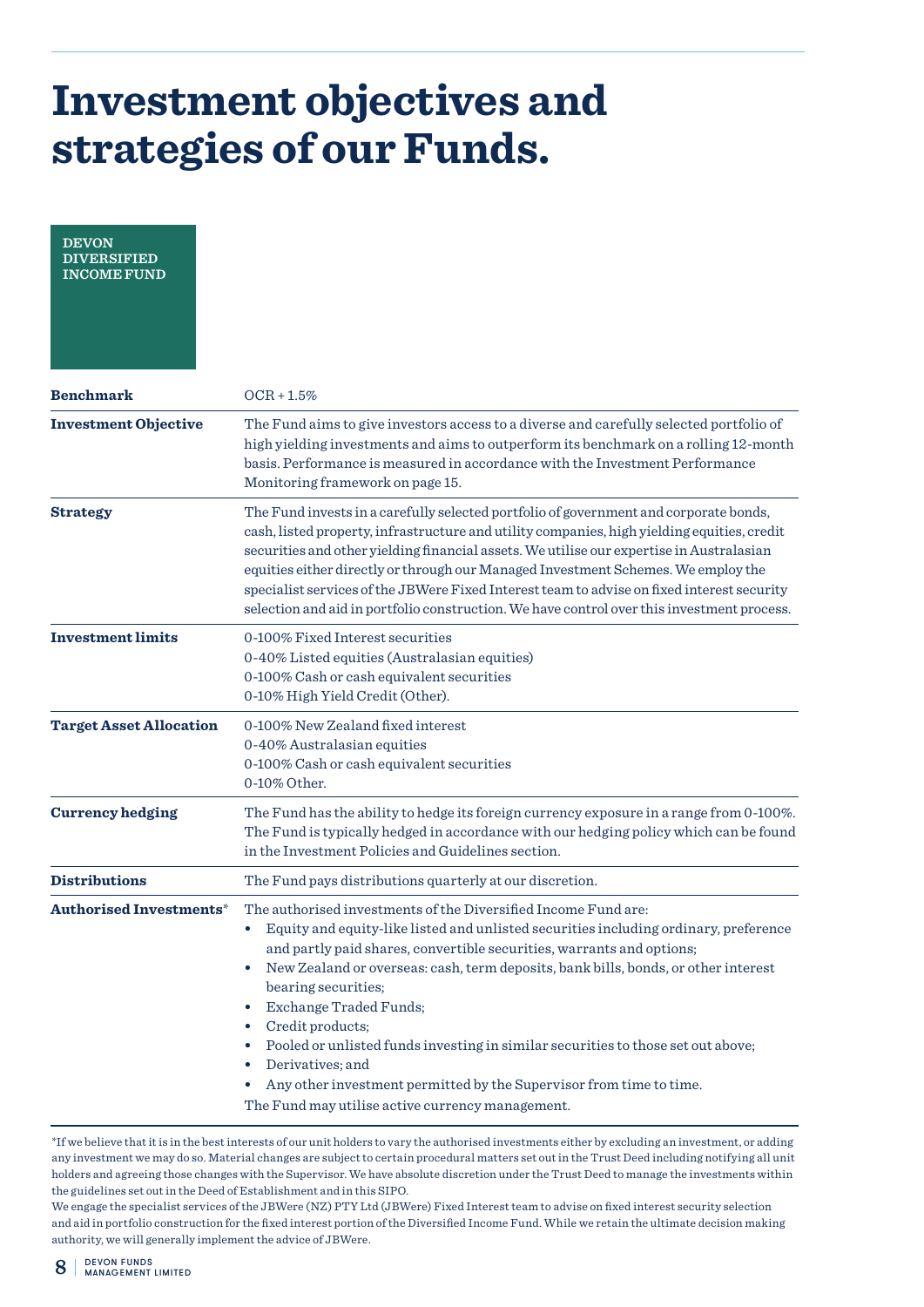| <b>DEVON</b><br><b>DIVIDEND</b><br><b>YIELD FUND</b> |                                                                                                                                                                                                                                                                                                                                                                                                                                               |
|------------------------------------------------------|-----------------------------------------------------------------------------------------------------------------------------------------------------------------------------------------------------------------------------------------------------------------------------------------------------------------------------------------------------------------------------------------------------------------------------------------------|
| <b>Benchmark</b>                                     | Trans-Tasman Equity Index hedged, which is a 50:50 composite of the S&P/NZX50<br>(Gross) index and the S&P/ASX200 (Accumulation) Index fully hedged to NZD. A<br>50:50 composite means 50% of the S&P/NZX50 (Gross) and 50% of the S&P/ASX200<br>(Accumulation) Index.                                                                                                                                                                        |
| <b>Investment Objective</b>                          | The Fund invests in a well-researched portfolio of shares with the objective of<br>generating an above market average dividend yield while providing some growth to<br>maintain capital value in real terms. Performance is measured in accordance with the<br>Investment Performance Monitoring framework on page 15.                                                                                                                        |
| <b>Strategy</b>                                      | The Fund invests in a select portfolio of New Zealand and Australian listed equity<br>securities chosen for their attractive dividend yields, with some growth prospects to<br>maintain the dividend yield and capital value in real terms. The Dividend Yield Fund<br>is actively managed, which means the holdings and investment returns may differ<br>considerably from its benchmark.                                                    |
| <b>Investment limits</b>                             | 0-100% New Zealand shares (Australasian equities)                                                                                                                                                                                                                                                                                                                                                                                             |
|                                                      | 0-100% Australian shares (Australasian equities)                                                                                                                                                                                                                                                                                                                                                                                              |
|                                                      | 0-10% Cash or cash equivalent securities.                                                                                                                                                                                                                                                                                                                                                                                                     |
| <b>Target Asset Allocation</b>                       | 90-100% Australasian equities<br>0-10% Cash, or cash equivalent securities.                                                                                                                                                                                                                                                                                                                                                                   |
| <b>Currency hedging</b>                              | The Fund has the ability to hedge its foreign currency exposure in a range from 0-100%.<br>The Fund is typically hedged in accordance with our hedging policy which can be found<br>in the Investment Policies and Guidelines section.                                                                                                                                                                                                        |
| <b>Distributions</b>                                 | The Fund pays distributions quarterly at our discretion.                                                                                                                                                                                                                                                                                                                                                                                      |
| Authorised investments*                              | The authorised investments of the Dividend Yield Fund are:<br>$\bullet$                                                                                                                                                                                                                                                                                                                                                                       |
|                                                      | Equity and equity-like listed and unlisted securities including ordinary, preference<br>and partly paid shares, convertible securities, warrants and options;<br>Derivatives;<br>$\bullet$<br>Cash and bonds;<br>$\bullet$<br>Pooled or unlisted funds investing in similar securities to those set out above; and<br>Any other investment permitted by the Supervisor from time to time.<br>The Fund may utilise active currency management. |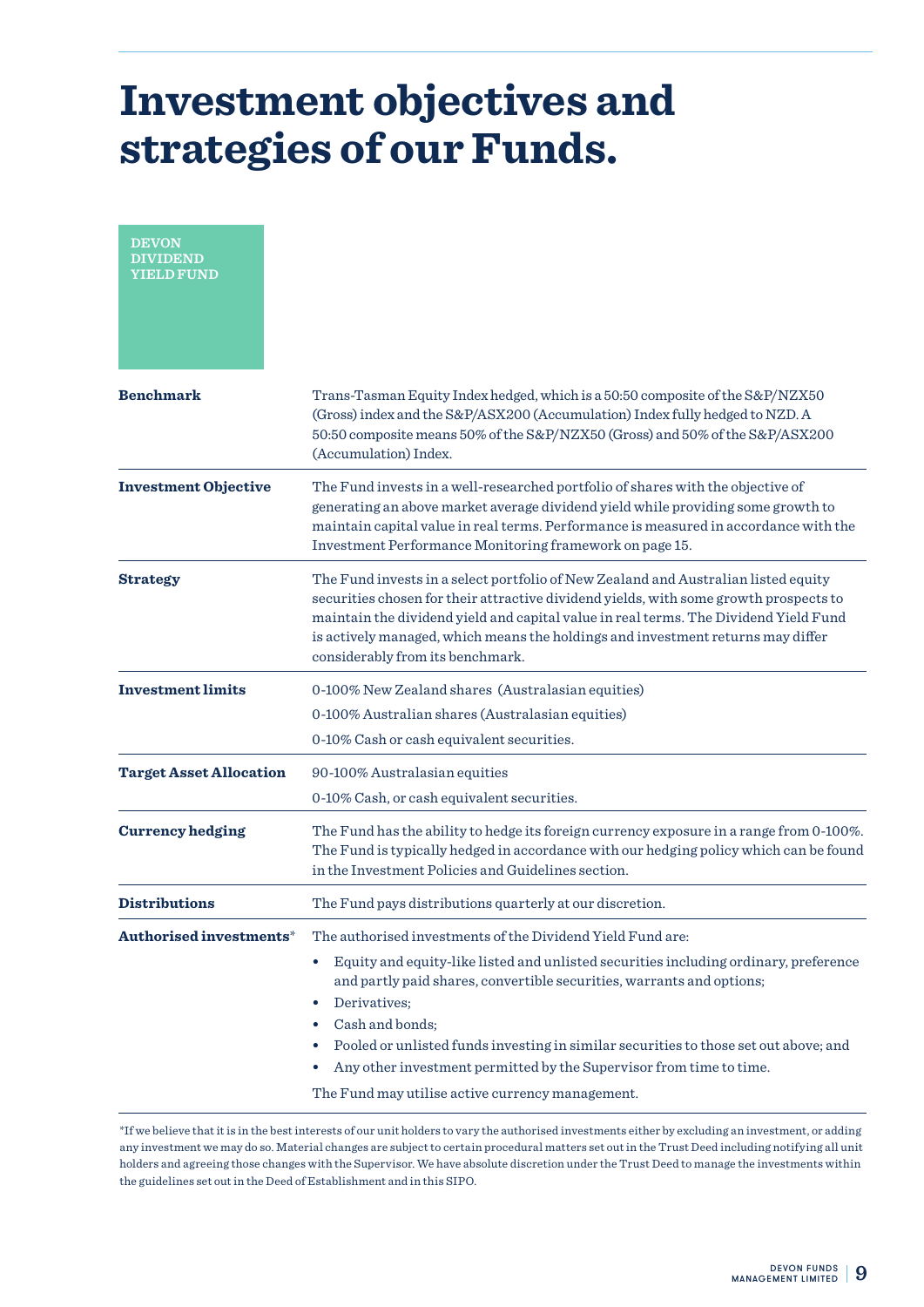| <b>DEVON</b><br><b>GLOBAL IMPACT</b><br><b>BOND FUND</b> |                                                                                                                                                                                                                                                                                                                                                                                                                                                                                                                                                                                                                                                                                                                                                                                                                                                                                                                                                                                                                                                                                                                                                                                                                                                                                                                                                                                                                    |
|----------------------------------------------------------|--------------------------------------------------------------------------------------------------------------------------------------------------------------------------------------------------------------------------------------------------------------------------------------------------------------------------------------------------------------------------------------------------------------------------------------------------------------------------------------------------------------------------------------------------------------------------------------------------------------------------------------------------------------------------------------------------------------------------------------------------------------------------------------------------------------------------------------------------------------------------------------------------------------------------------------------------------------------------------------------------------------------------------------------------------------------------------------------------------------------------------------------------------------------------------------------------------------------------------------------------------------------------------------------------------------------------------------------------------------------------------------------------------------------|
| <b>Benchmark</b>                                         | Bloomberg Global Aggregate Index in NZD, 100% hedged to NZD.                                                                                                                                                                                                                                                                                                                                                                                                                                                                                                                                                                                                                                                                                                                                                                                                                                                                                                                                                                                                                                                                                                                                                                                                                                                                                                                                                       |
| <b>Investment Objective</b>                              | The Fund aims to deliver long-term total returns in excess of the index by investing in a<br>diverse portfolio of global bonds.                                                                                                                                                                                                                                                                                                                                                                                                                                                                                                                                                                                                                                                                                                                                                                                                                                                                                                                                                                                                                                                                                                                                                                                                                                                                                    |
| <b>Strategy</b>                                          | The Fund invests into the Wellington Global Impact Bond Fund, managed by Wellington<br>Management. Wellington Management seeks to understand the world's social and<br>environmental problems and to identify and invest primarily in debt issued by companies<br>and organisations that they believe are addressing these needs in a differentiated way<br>through their core products, services and projects. The Wellington Global Impact Bond<br>Fund aims to improve access to, and the quality of, basic life essentials, reduce inequality<br>and mitigate the effects of climate change.<br>They seek to identify securities which it believes fall into three primary impact categories:<br>life essentials, human empowerment and the environment. Within these categories the<br>Fund will invest across "Impact Themes" including, but not limited to the following:<br>Life Essentials: affordable housing, clean water and sanitation, health, sustainable<br>agriculture and nutrition.<br>Human Empowerment: digital divide, education and job training, financial<br>inclusion, safety and security.<br>Environment: alternative energy, resource efficiency and resource stewardship<br>While the underlying Wellington Fund tends to be fully invested in global bonds, when<br>there are few compelling investment opportunities the Fund may hold some cash or cash<br>equivalent securities. |
| <b>Investment limits</b>                                 | 0-100% Global fixed interest and cash. (sectors/issuers: government, quasi-sovereign,<br>agency, supranational, municipal, corporate, mortgage and securitised).<br>0-20% Emerging markets.                                                                                                                                                                                                                                                                                                                                                                                                                                                                                                                                                                                                                                                                                                                                                                                                                                                                                                                                                                                                                                                                                                                                                                                                                        |
| <b>Target Asset Allocation</b>                           | 0-100% Global fixed interest and cash.                                                                                                                                                                                                                                                                                                                                                                                                                                                                                                                                                                                                                                                                                                                                                                                                                                                                                                                                                                                                                                                                                                                                                                                                                                                                                                                                                                             |
| <b>Currency hedging</b>                                  | The Fund has the ability to hedge its foreign currency exposure in a range from 0-100%.<br>The Fund is typically hedged in accordance with our hedging policy which can be found<br>in the Investment Policies and Guidelines section.                                                                                                                                                                                                                                                                                                                                                                                                                                                                                                                                                                                                                                                                                                                                                                                                                                                                                                                                                                                                                                                                                                                                                                             |
| <b>Distributions</b>                                     | The Fund pays distributions quarterly at our discretion.                                                                                                                                                                                                                                                                                                                                                                                                                                                                                                                                                                                                                                                                                                                                                                                                                                                                                                                                                                                                                                                                                                                                                                                                                                                                                                                                                           |
| <b>Authorised Investments*</b>                           | The authorised investments of the Global Impact Bond Fund are:<br>Cash, cash equivalents and fixed interest;<br>$\bullet$<br>Derivatives; and<br>Any other investment permitted by the Supervisor from time to time.<br>$\bullet$<br>The Fund may utilise active currency management.                                                                                                                                                                                                                                                                                                                                                                                                                                                                                                                                                                                                                                                                                                                                                                                                                                                                                                                                                                                                                                                                                                                              |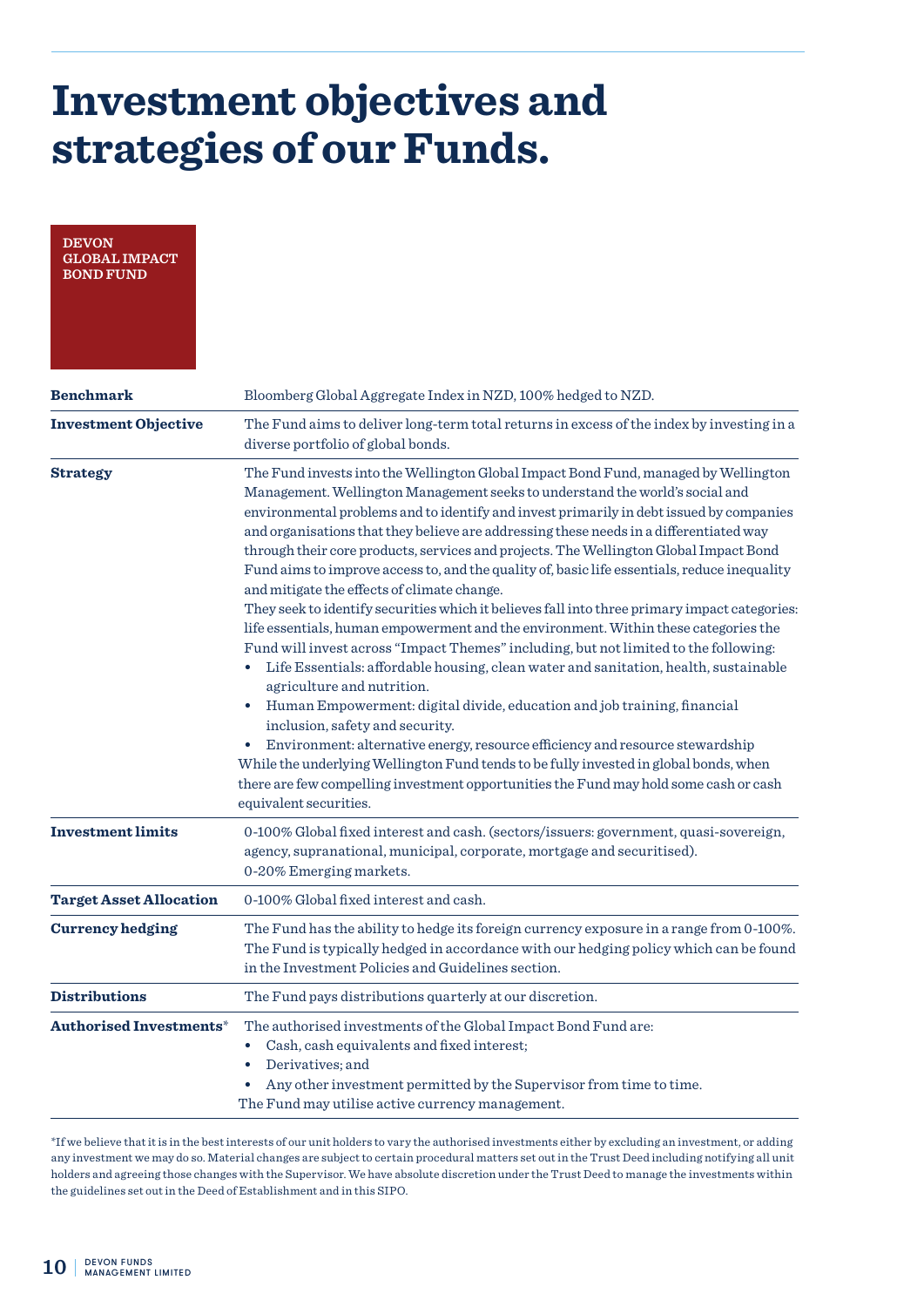| <b>DEVON</b><br><b>GLOBAL</b><br><b>SUSTAINABILITY</b><br><b>FUND</b> |                                                                                                                                                                                                                                                                                                                                                                                                                                                                                                                                                                                                                                                                                                                                                                                                                                                                                                                                                                                                                                                                                                                                                                                                                                                                                                                                                                                                                                             |
|-----------------------------------------------------------------------|---------------------------------------------------------------------------------------------------------------------------------------------------------------------------------------------------------------------------------------------------------------------------------------------------------------------------------------------------------------------------------------------------------------------------------------------------------------------------------------------------------------------------------------------------------------------------------------------------------------------------------------------------------------------------------------------------------------------------------------------------------------------------------------------------------------------------------------------------------------------------------------------------------------------------------------------------------------------------------------------------------------------------------------------------------------------------------------------------------------------------------------------------------------------------------------------------------------------------------------------------------------------------------------------------------------------------------------------------------------------------------------------------------------------------------------------|
| <b>Benchmark</b>                                                      | MSCI All Country World Index in NZD, 50% hedged to NZD.                                                                                                                                                                                                                                                                                                                                                                                                                                                                                                                                                                                                                                                                                                                                                                                                                                                                                                                                                                                                                                                                                                                                                                                                                                                                                                                                                                                     |
| <b>Investment Objective</b>                                           | The Fund aims to deliver long-term total returns in excess of the index by investing in a<br>selective portfolio of global equities.                                                                                                                                                                                                                                                                                                                                                                                                                                                                                                                                                                                                                                                                                                                                                                                                                                                                                                                                                                                                                                                                                                                                                                                                                                                                                                        |
| <b>Strategy</b>                                                       | The Fund invests into the Wellington Global Stewards Fund, managed by Wellington<br>Management. Wellington Management seeks to invest in companies globally, that generate<br>high return on capital relative to their peers, and whose management teams and boards<br>display exemplary stewardship to sustain those returns over time. Wellington define<br>stewardship as how companies balance the interests of all stakeholders (customers,<br>employees, communities and the supply chain) in the pursuit of profits and how they<br>incorporate material environmental, social and governance (ESG) risks and opportunities<br>in their corporate strategy. The underlying Wellington Fund differentiates itself by:<br>Long-term horizon - the intention is to hold stocks for over 10 years. The belief is the<br>longer the holding period, the greater the potential performance benefits from superior<br>stewardship.<br>Highly selective - typically 35-45 stocks, only relying on their own internal ESG research.<br>Active engagement - holding those in charge of investee companies to account and<br>encouraging companies to commit to net zero carbon emissions by 2050 in alignment with<br>the Paris Agreement.<br>While the underlying Fund tends to be fully invested in global equities, when there are<br>few compelling investment opportunities the Fund may hold some cash or cash equivalent<br>securities. |
| <b>Investment limits</b>                                              | 0-100% Global equities.<br>0-20% Emerging markets.<br>0-20% Cash or cash equivalent securities.                                                                                                                                                                                                                                                                                                                                                                                                                                                                                                                                                                                                                                                                                                                                                                                                                                                                                                                                                                                                                                                                                                                                                                                                                                                                                                                                             |
| <b>Target Asset Allocation</b>                                        | 90-100% Global equities.<br>0-10% Cash, or cash equivalent securities.                                                                                                                                                                                                                                                                                                                                                                                                                                                                                                                                                                                                                                                                                                                                                                                                                                                                                                                                                                                                                                                                                                                                                                                                                                                                                                                                                                      |
| <b>Currency hedging</b>                                               | The Fund has the ability to hedge its foreign currency exposure in a range from 0-100%<br>The Fund is typically hedged in accordance with our hedging policy which can be found<br>in the Investment Policies and Guidelines section.                                                                                                                                                                                                                                                                                                                                                                                                                                                                                                                                                                                                                                                                                                                                                                                                                                                                                                                                                                                                                                                                                                                                                                                                       |
| <b>Distributions</b>                                                  | We do not make any cash distributions from the Fund.                                                                                                                                                                                                                                                                                                                                                                                                                                                                                                                                                                                                                                                                                                                                                                                                                                                                                                                                                                                                                                                                                                                                                                                                                                                                                                                                                                                        |
| Authorised investments*                                               | The authorised investments of the Global Sustainability Fund are:<br>Equity and equity-like listed and unlisted securities including ordinary, preference<br>$\bullet$<br>and partly paid shares, convertible securities, warrants and options;<br>Derivatives;<br>$\bullet$<br>Cash or cash equivalent securities;<br>٠<br>Pooled or unlisted funds investing in similar securities to those set out above; and<br>Any other investment permitted by the Supervisor from time to time.<br>*If we believe that it is in the best interests of our unit holders to vary the authorised investments either by excluding an investment, or adding                                                                                                                                                                                                                                                                                                                                                                                                                                                                                                                                                                                                                                                                                                                                                                                              |

any investment we may do so. Material changes are subject to certain procedural matters set out in the Trust Deed including notifying all unit holders and agreeing those changes with the Supervisor. We have absolute discretion under the Trust Deed to manage the investments within the guidelines set out in the Deed of Establishment and in this SIPO.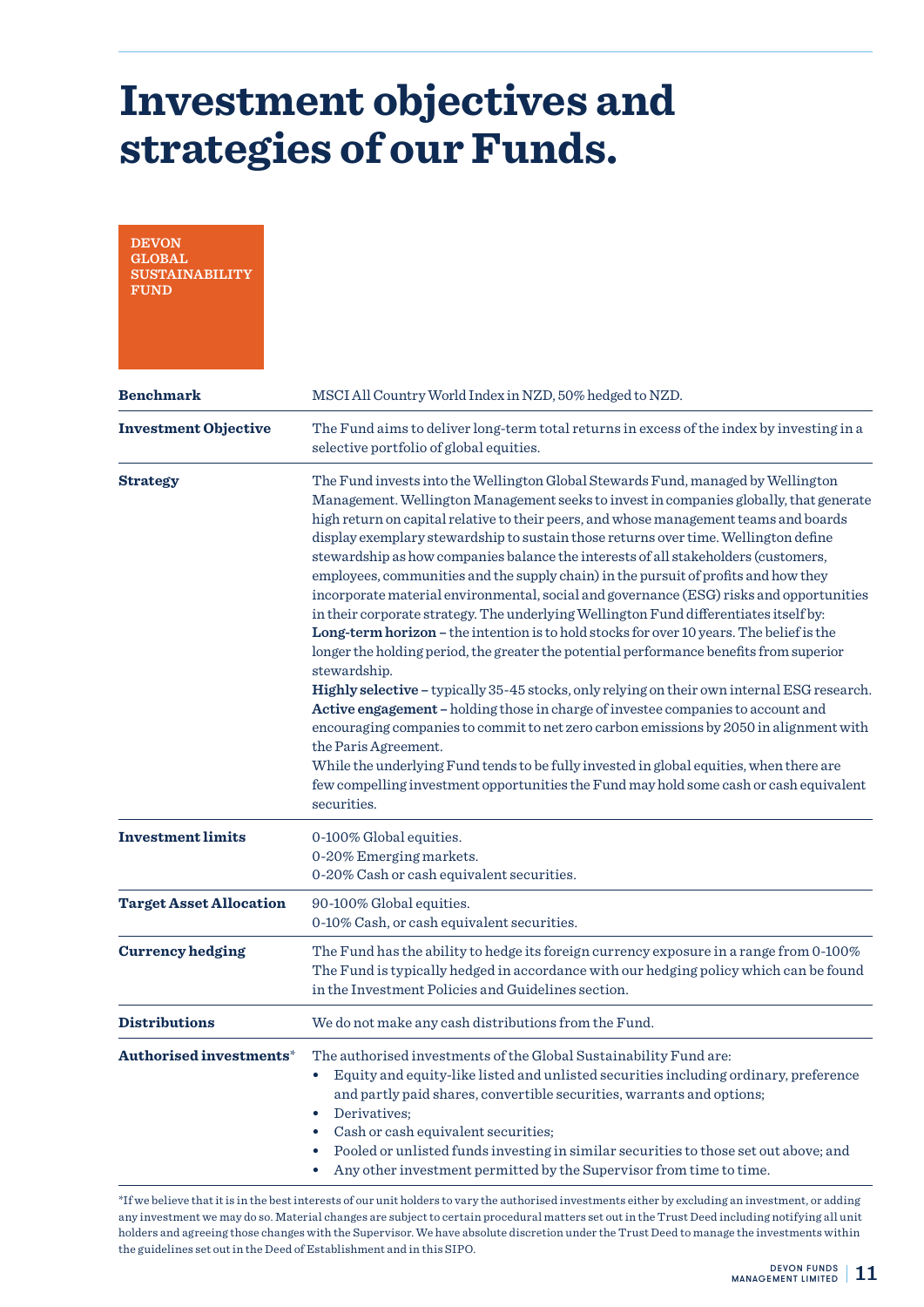| <b>DEVON</b><br><b>SUSTAINABILITY</b><br><b>FUND</b> |                                                                                                                                                                                                                                                                                                                                                                                                                                                                                                                                                                                                                                                                       |
|------------------------------------------------------|-----------------------------------------------------------------------------------------------------------------------------------------------------------------------------------------------------------------------------------------------------------------------------------------------------------------------------------------------------------------------------------------------------------------------------------------------------------------------------------------------------------------------------------------------------------------------------------------------------------------------------------------------------------------------|
| <b>Benchmark</b>                                     | 50:50 composite of the S&P/NZX50 (Gross) Portfolio Index and the S&P/ASX200<br>(Accumulation) index hedged to NZD.                                                                                                                                                                                                                                                                                                                                                                                                                                                                                                                                                    |
| <b>Investment Objective</b>                          | This Fund aims to generate capital growth over the long term by actively managing<br>your New Zealand and Australian equity investments. The Fund also aims to deliver 5%<br>return above the MSCI ESG benchmark over a rolling three-year period. Performance<br>is measured in accordance with the Investment Performance Monitoring framework<br>on page 15.                                                                                                                                                                                                                                                                                                       |
| <b>Strategy</b>                                      | The Fund will look to invest in those companies that score highly on overall<br>environmental, social and corporate governance performance. The Fund also employs<br>an ethical screen which will prohibit investment into certain companies and sectors.<br>The Fund invests in a select portfolio of well researched New Zealand and Australian<br>listed companies. The Fund is actively managed, which means the holdings and returns<br>may differ considerably from its benchmark. While the Fund tends to be fully invested<br>in shares, when there are few compelling investment opportunities the Fund may hold<br>some cash or cash equivalent securities. |
| <b>Investment limits</b>                             | 0-100% New Zealand shares (Australasian equities)<br>0-100% Australian shares (Australasian equities)<br>0-10% Cash, or cash equivalent securities.                                                                                                                                                                                                                                                                                                                                                                                                                                                                                                                   |
| <b>Target Asset Allocation</b>                       | 90-100% Australasian equities<br>0-10% Cash, or cash equivalent securities.                                                                                                                                                                                                                                                                                                                                                                                                                                                                                                                                                                                           |
| <b>Currency hedging</b>                              | The Fund has the ability to hedge its foreign currency exposure in a range from 0-100%.<br>The Fund is typically hedged in accordance with our hedging policy which can be found<br>in the Investment Policies and Guidelines section.                                                                                                                                                                                                                                                                                                                                                                                                                                |
| <b>Distributions</b>                                 | The Fund pays distributions 6-monthly at our discretion.                                                                                                                                                                                                                                                                                                                                                                                                                                                                                                                                                                                                              |
| <b>Authorised Investments*</b>                       | The authorised investments of the Sustainability Fund are:<br>Equity and equity-like listed and unlisted securities including ordinary, preference<br>$\bullet$<br>and partly paid shares, convertible securities, warrants and options;<br>Derivatives;<br>٠<br>Cash and bonds;<br>$\bullet$<br>Pooled or unlisted funds investing in similar securities to those set out above; and<br>$\bullet$<br>Any other investment permitted by the Supervisor from time to time.<br>The Fund may short sell securities and utilise active currency management.<br>The Fund may utilise active currency management.                                                           |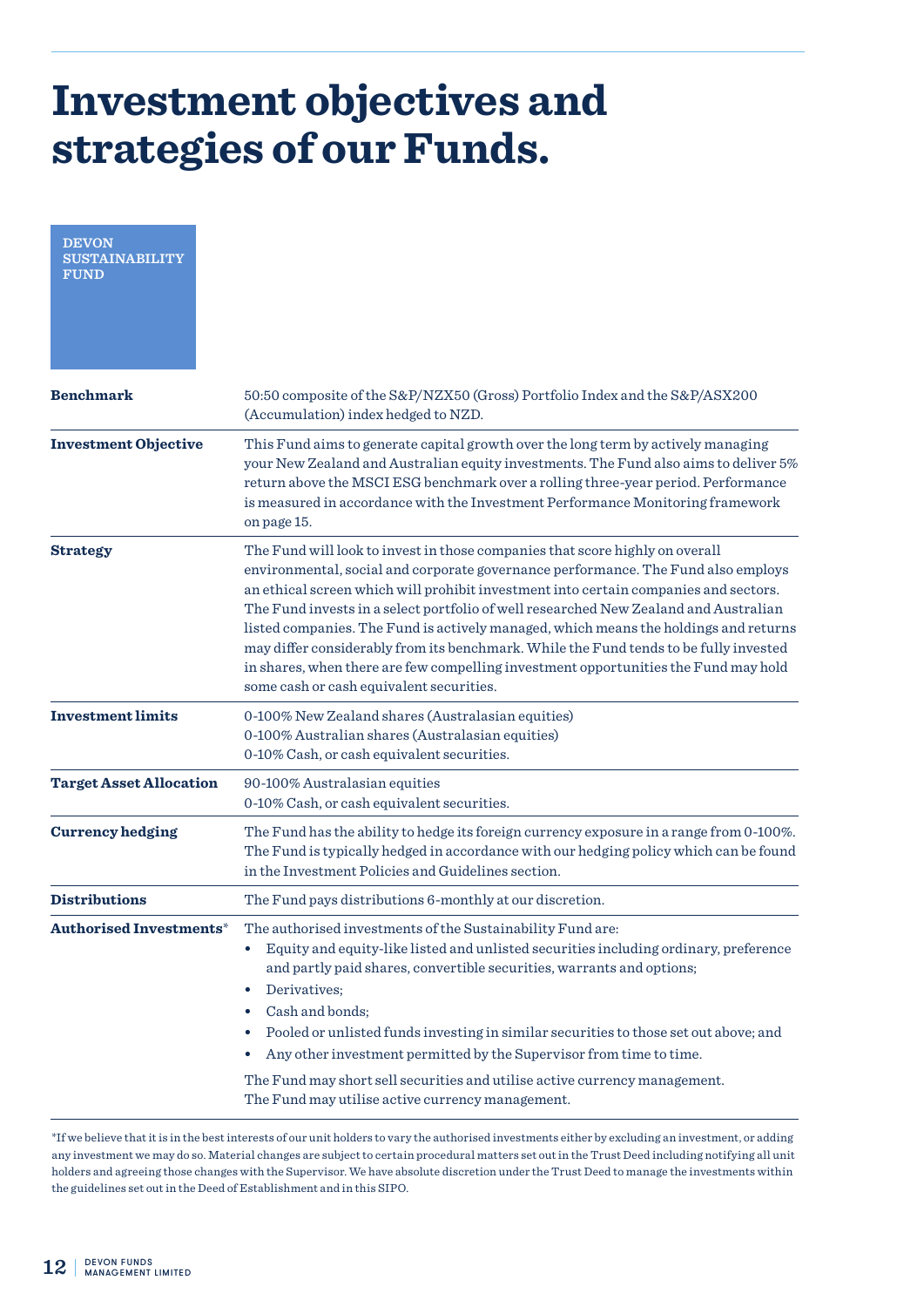| <b>DEVON</b><br><b>TRANS-TASMAN</b><br><b>FUND</b> |                                                                                                                                                                                                                                                                                                                                                                                                                                                                     |
|----------------------------------------------------|---------------------------------------------------------------------------------------------------------------------------------------------------------------------------------------------------------------------------------------------------------------------------------------------------------------------------------------------------------------------------------------------------------------------------------------------------------------------|
| <b>Benchmark</b>                                   | Trans-Tasman Equity Index unhedged, which is a 50:50 composite of the S&P/NZX50<br>(Gross) index and the S&P/ASX200 (Accumulation) Index unhedged to NZD. A<br>50:50 composite means 50% of the S&P/NZX50 (Gross) and 50% of the S&P/ASX200<br>(Accumulation) Index.                                                                                                                                                                                                |
| <b>Investment Objective</b>                        | This Fund aims to generate capital growth over the long term by actively managing<br>your New Zealand and Australian equity investments. Performance is measured in<br>accordance with the Investment Performance Monitoring framework on page 15.                                                                                                                                                                                                                  |
| <b>Strategy</b>                                    | The Fund invests in a select portfolio of well researched companies which are<br>primarily New Zealand and Australian listed companies. The Trans-Tasman Fund is<br>actively managed, which means the holdings and returns may differ considerably from<br>its benchmark. While the Trans-Tasman Fund tends to be fully invested in shares,<br>when there are few compelling investment opportunities the Fund may hold some cash<br>or cash equivalent securities. |
| <b>Investment limits</b>                           | 0-100% New Zealand shares (Australasian equities)                                                                                                                                                                                                                                                                                                                                                                                                                   |
|                                                    | 0-100% Australian shares (Australasian equities)                                                                                                                                                                                                                                                                                                                                                                                                                    |
|                                                    | 0-50% Cash or cash equivalent securities.                                                                                                                                                                                                                                                                                                                                                                                                                           |
| <b>Target Asset Allocation</b>                     | 50-100% Australasian equities<br>0-50% Cash, or cash equivalent securities.                                                                                                                                                                                                                                                                                                                                                                                         |
| <b>Currency hedging</b>                            | The Fund has the ability to hedge its foreign currency exposure in a range from 0-100%.<br>The Fund is typically unhedged in accordance with our hedging policy which can be<br>found in the Investment Policies and Guidelines section.                                                                                                                                                                                                                            |
| <b>Distributions</b>                               | The Fund pays distributions 6-monthly at our discretion.                                                                                                                                                                                                                                                                                                                                                                                                            |
| Authorised Investments*                            | The authorised investments of the Trans-Tasman Fund are:                                                                                                                                                                                                                                                                                                                                                                                                            |
|                                                    | Equity and equity-like listed and unlisted securities including ordinary, preference<br>$\bullet$<br>and partly paid shares, convertible securities, warrants and options;.<br>Derivatives;<br>$\bullet$<br>Cash and bonds;<br>٠<br>Pooled or unlisted funds investing in similar securities to those set out above; and<br>$\bullet$<br>Any other investment permitted by the Supervisor from time to time.                                                        |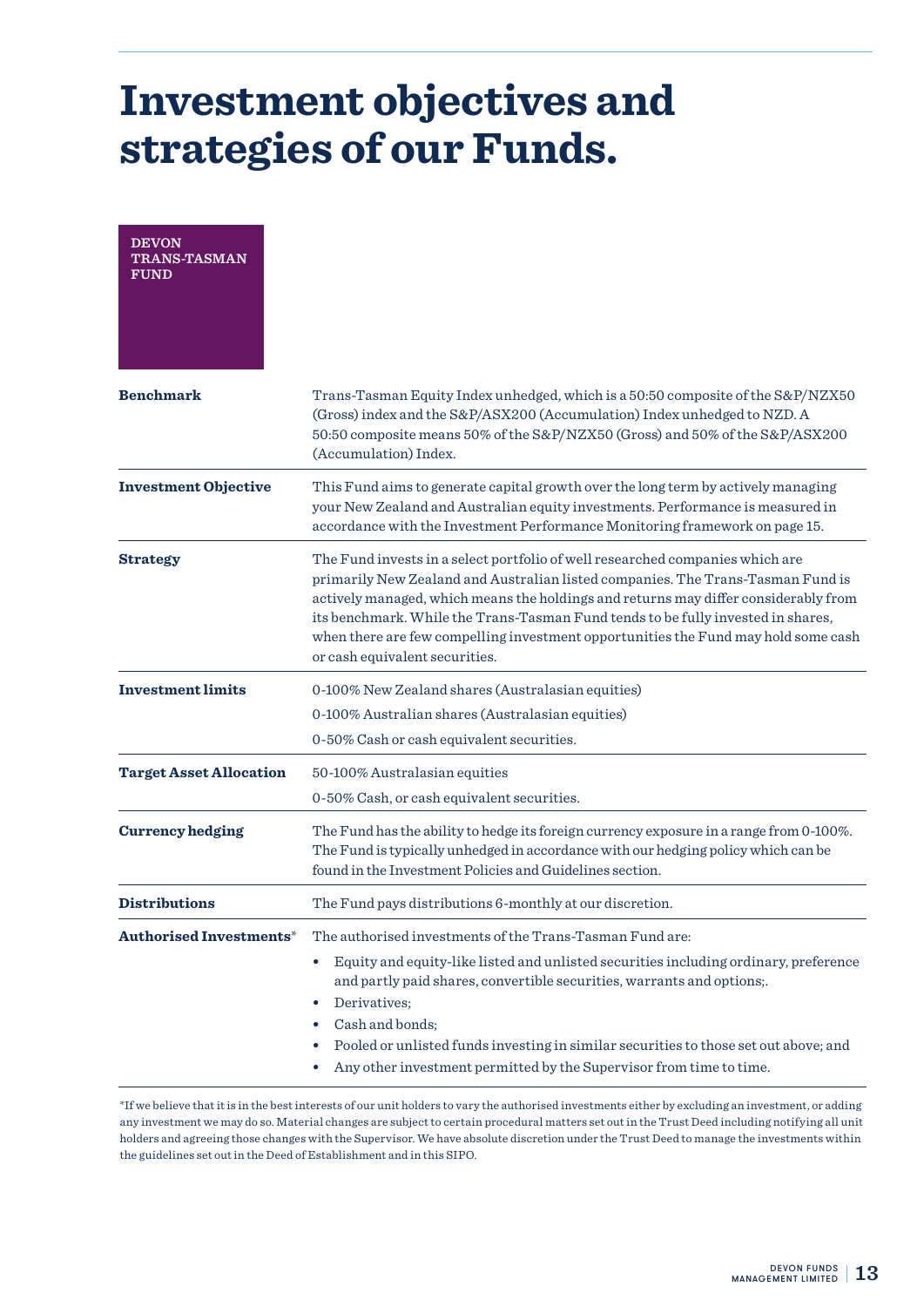### **Investment policies and guidelines.**

The security of your funds is important to us. Your funds are held by an external Custodian who is appointed by the independent Supervisor and therefore we don't handle any of your funds directly. In addition, our business, internal processes and controls and the Funds are audited annually by PricewaterhouseCoopers.

#### **Responsible Investing Policy**

The purpose of this policy is to outline the approach adopted by us in assessing socially responsible investing issues arising in connection with companies in which we invest. We are required to act in the best interests of our clients at all times.

We apply two responsible investing strategies when managing client funds – Environmental, Social & Governance (ESG) integration and active ownership. We have always included ESG issues in our investment process and have actively engaged with companies when we hold that stock in our Funds or portfolios, as we believe this is the most effective way to deal with responsible investing. Where these standards are not being demonstrated, we will actively engage with the company to seek improvement. In our view, it makes investment sense for the businesses we invest in to be good corporate citizens who look after the interests of all stakeholders and operate in a sustainable manner.

We are a signatory to the United Nations supported Principles for Responsible Investment (PRI). The PRI provides global principles and a framework to help us integrate the consideration of ESG issues into our investment decision-making and portfolio construction framework. As part of this process we report annually to the PRI on our adherence to these policies.

We are also a member of the Responsible Investment Association of Australasia (RIAA) and a founding member of the New Zealand Corporate Governance Forum which has been established to promote globally recognised governance standards in New Zealand.

#### **Corporate Governance & Voting Policy**

We believe that we follow best practice with respect to corporate governance and voting policies. We vote on all resolutions where we have the authority to do so.

We form our own views on proposed resolutions and will ensure that voting is consistent with our policy. However, we will not seek to interfere with the executive operations of the companies we hold. We will continue to provide appropriate advice and support when

requested by such companies and at company meetings and presentations.

We may enlist the services of external research providers to access independent advice on proxy voting and corporate governance issues in order to determine our voting intentions.

We vote all proxies on behalf of our Funds. The objective of voting is to support proposals and director nominees that maximise the value of a Fund or portfolio's investments over the long term. The proposals that the Fund or portfolios receive are frequently complex. As such, the guidelines adopted provide a rigorous framework for assessing each proposal. Under the guidelines, each proposal must be evaluated on its merits, based on the particular facts and circumstances that are presented.

Our practice seeks to ensure that proxy voting decisions are suited to individual Funds or portfolios. For most proxy vote proposals, particularly those involving corporate governance, the evaluation will result in the same position being taken across all of the Funds. In some cases, however, Funds or portfolios may vote differently, depending upon the nature and objective of each Fund or portfolio and its composition.

#### **Conflict of Interest, Staff Trading and Related Parties Policy**

Conflicts of interest arise when the interests of our employees conflict with some or all of the interests of our clients. A copy of our Conflict of Interest, Staff Trading and Related Parties Policies can be found in our Other Material Information document, which is available on our website www.devonfunds.co.nz or on the offer register at www.business.govt.nz/disclose/.

#### **Disclosure Policy**

All employees are required to sign a semi-Annual Trading Declaration stating that they have at all times complied with our policies.

Employees must not only seek to achieve technical compliance with this Policy, but must strive to uphold its spirit and its principles.

#### **Alternative Forms of Remuneration (Soft Dollar Benefits) Policy**

It is our policy not to pay or receive any soft dollar benefits.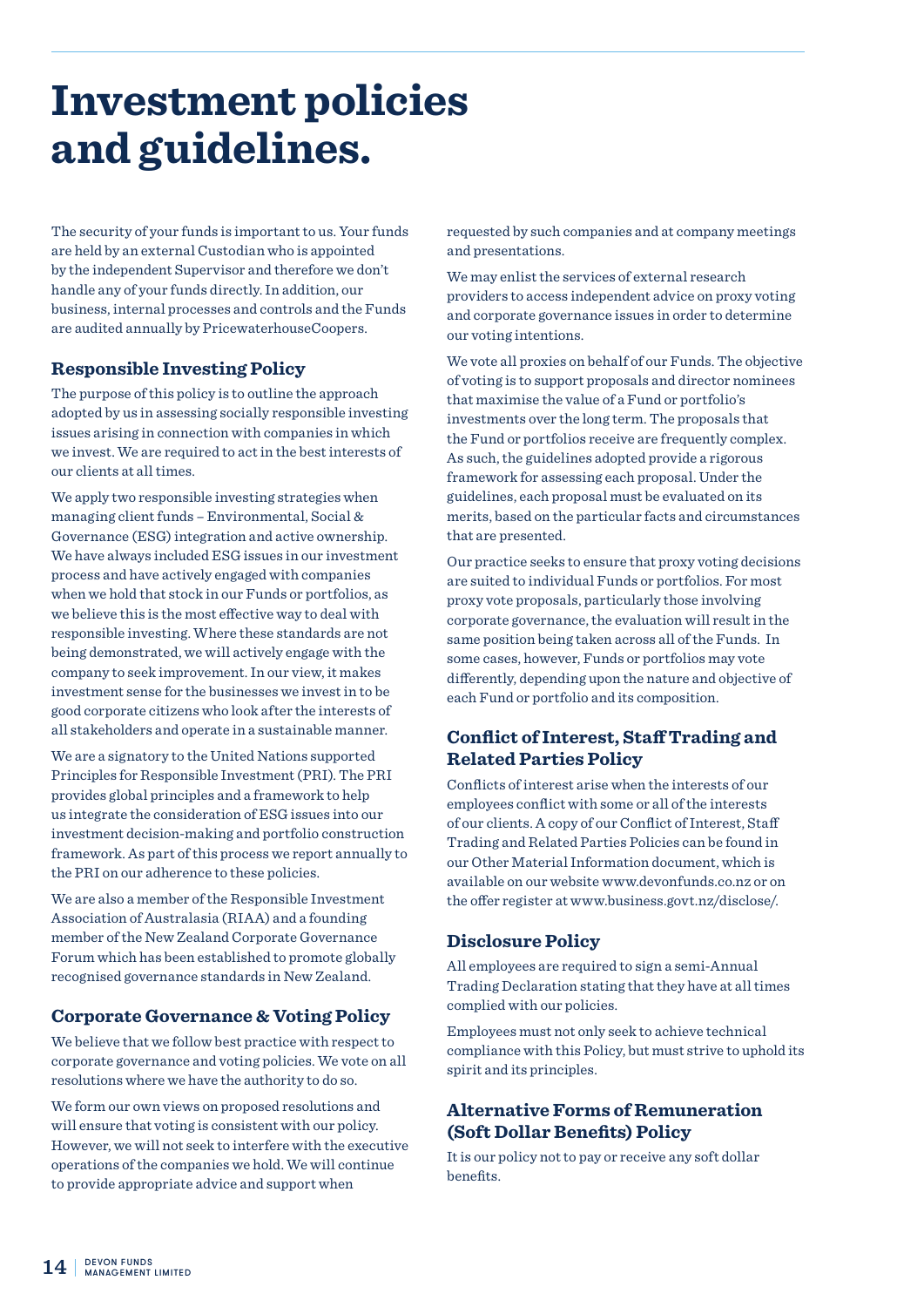### **Investment policies and guidelines.**

Continued...

#### **Trading and Rebalancing Policy**

All Funds are actively managed and Portfolio Managers have full discretion for trading investments for the Funds within agreed limits. Trading will typically occur when a Fund experiences a large cash flow, this investment thesis changes, market prices move or there is a change in an underlying security's investment case. Investment allocations and targets are set by the investment team in line with each Fund's investment limits at our discretion. All holdings are reconciled daily, by the operations and compliance team, and are signed off by a senior manager. We rebalance as required to keep the Funds within the approved investment ranges and according to Fund allocations and targets.

We have a duty to execute orders fairly. As a matter of policy, we aggregate, and then allocate trade orders to clients' accounts in a fair and timely manner. In general, trades may be aggregated subject to the conditions and restrictions as per our Compliance Guide. If an aggregated order at a particular broker is filled at several different prices, through multiple trades, then an average price will be calculated for all trades and all participants must receive the average price.

We must act in accordance with the following principles when allocating securities among portfolios:

- **•** We have a fiduciary duty to ensure that trades are allocated fairly and equitably among all clients without giving unfair preference to any particular Fund or portfolio;
- **•** Allocation decisions may not be influenced by fee arrangements;
- **•** Funds or portfolios with similar characteristics should receive similar allocations. However, allocations across similar Funds or portfolios may differ for legitimate reasons, including client restrictions, cash availability and avoiding small or odd-lot allocations;
- **•** Once a trade has been allocated, no subsequent adjustments or changes to the original allocation are allowed without Compliance approval; and
- **•** Trade executions must be entered promptly in the trading and/or accounting systems.

#### **Liquidity Policy**

Liquidity is considered as part of our investment valuation process. Each Fund holds a level of cash, in line with its investment parameters, for liquidity purposes ensuring the ability to meet investor cash flows, fees and expenses, taxation payments, trading and re-balancing requirements. Cash holdings are reconciled and monitored daily, by our operations and compliance team, and signed off by a senior manager. Where necessary, we have the ability to transact to ensure there is sufficient liquidity for each Fund.

If there remains an appropriate risk adjusted return available then we will consider that security for portfolios. Smaller, illiquid securities are typically smaller active positions in the portfolios. Typically all portfolios will hold some cash for liquidity purposes.

#### **Currency Hedging Policy**

The Funds face currency risk when we invest in securities denominated in foreign currencies. Fund values may be negatively or positively impacted by the appreciation or depreciation of that currency in New Zealand dollar terms. This is because the value of the Fund is calculated in New Zealand dollar terms.

We may seek to mitigate the risk of currency exposures by offsetting the impact of currency fluctuations by the use of foreign exchange forward contracts that will lock in an exchange rate for a currency transaction at a future date, known as 'currency hedging'. Currency hedging provides some protection against changes in currency exchange rates. We actively manage currency exposure at our discretion on a per Fund basis and in line with each Fund's investment parameters.

Our currency exposure and hedging levels are monitored by our operations and compliance team on a daily basis and is signed off by a senior manager each day. Currency hedges are rebalanced as required.

#### **Borrowing**

The Supervisor has the power to arrange for moneys to be borrowed from any person, including investors, and enter into the agreements necessary for that purpose. In certain circumstances we may direct the Supervisor to borrow money on behalf of a Fund.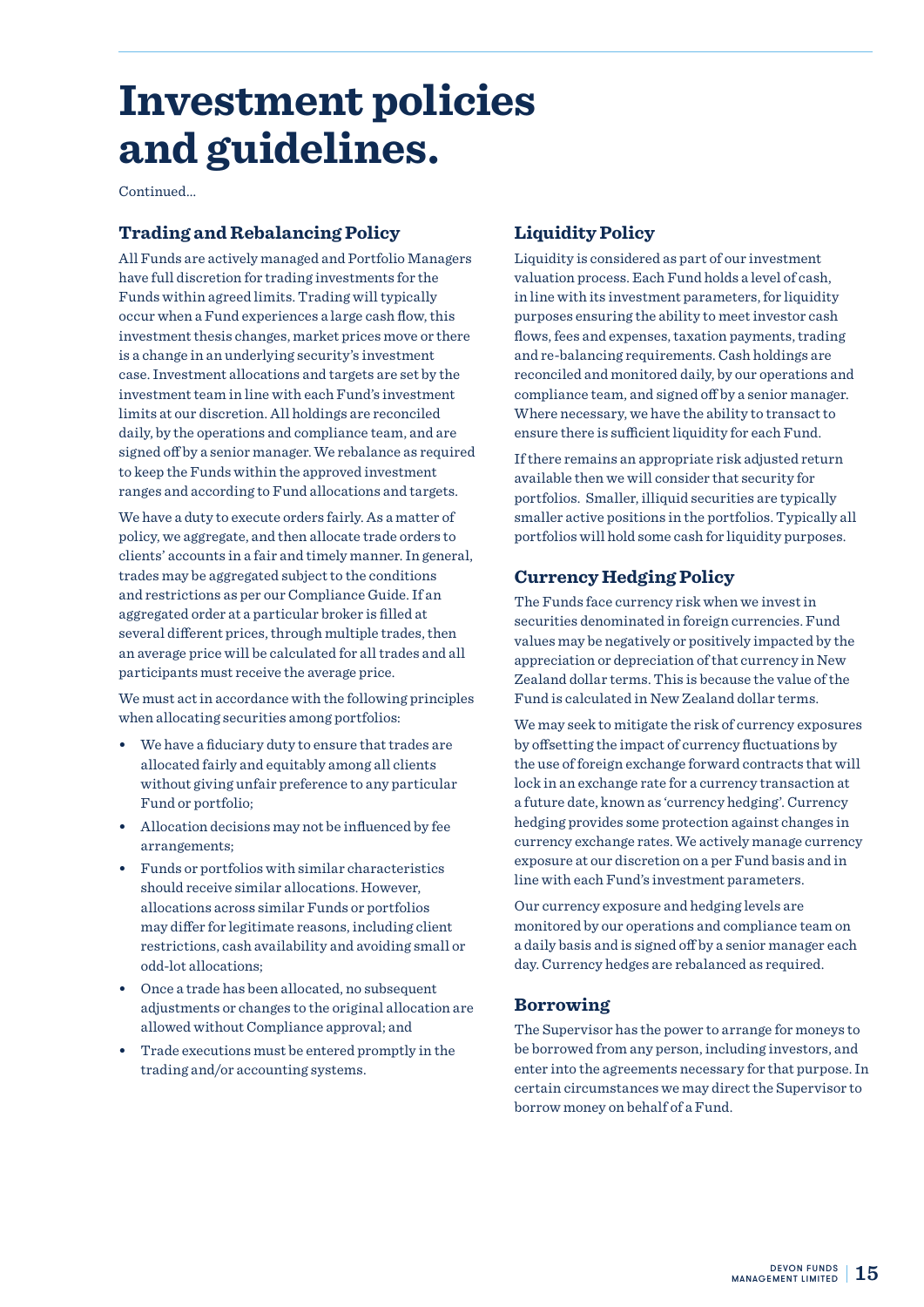### **Investment policies and guidelines.**

**Continued.** 

#### **Investment Risk Policy**

Our Investment Risk policy recognises that investment risk exists and is a normal part of investing. Optimal investment returns are derived by clearly identifying, understanding and then managing investment risk. We ensure that investment risk is monitored and managed by:

- **•** Measuring our exposure to individual investments, sectors, countries and currencies and put in place exposure limits that are appropriate for each Fund;
- **•** Measuring the tracking error on a quarterly basis;
- **•** Running a Portfolio Analytics System over the Fund on a quarterly basis; and
- **•** Reviewing the Funds at our regular Investment Committee Meeting.

An investment in a Fund should be regarded as a long-term proposition. There are no guarantees that the objectives of a Fund will be achieved. We refer to investment risk as the probability that the value of an investment could fall and therefore your return could be negative.

#### **Key Person Risk Policy**

People are a critical component to our business. Our policy for managing key person risk is to ensure that:

- **•** All roles have a person clearly identified as a back up;
- **•** The back up person is highly skilled in the key person's role;
- **•** We have close and open communication with all staff;
- **•** All staff are treated with respect and remunerated fairly; and
- **•** We build a degree of latency into our organisation so that capacity exists to manage the departure of a key person if this should occur.

#### **Settlement Risk Policy**

We have adopted a settlement process, in combination with the Fund's custodian, and administrator, to ensure all settlements occur as per agreed contracts. On a daily basis:

- **•** All trades are signed off by 2 Portfolio Managers and a senior member of the operations and compliance team;
- **•** The signed trade is checked internally against the brokers Electronic Trade Confirmation (ETC);
- **•** ETC's are sent via SWIFT to the Fund's custodian;
- **•** The trade sheet is used to generate a trade file which is emailed to the Fund administrator;
- **•** The administrator reconciles their records with the records of the custodian; and
- **•** We reconcile our records with that of the administrator.

#### **Incident Management Policy**

All incidents are recorded and reported to the operations and compliance team immediately. These are reviewed and escalated appropriately including regulatory disclosure if required. It is the responsibility of the operations and compliance team to assess the incident and determine whether it triggers any self-reporting or other obligations. Incidents are recorded internally on a breach/incident register and all breaches are reported to the Audit, Risk and Compliance Committee on a monthly basis or as required depending on the level of the breach in line with the limit breaks procedures outlined in the Limit Breaks section.

#### **External Investment Managers**

As at the date of this SIPO we work with the following investment managers:

**•** Wellington Management

Wellington Management is a globally integrated investment management firm and is the investment manager of the Wellington Global Impact Bond Fund and Wellington Global Stewards Fund, in which the Devon Global Impact Bond Fund and Devon Global Sustainability Fund invest in respectively.

When selecting an external manager, we take the following criteria into consideration:

- **•** A sound and disciplined investment process.
- **•** Investment style is consistent with Devon's investment philosophy.
- **•** Experience and capability of investment team.
- **•** Performance and track record.
- **•** Access to the investment management team.
- **•** Governance and compliance arrangements.

Devon will consider the suitability and performance of any external investment manager from time to time and reserves the right to add further managers and remove any manager.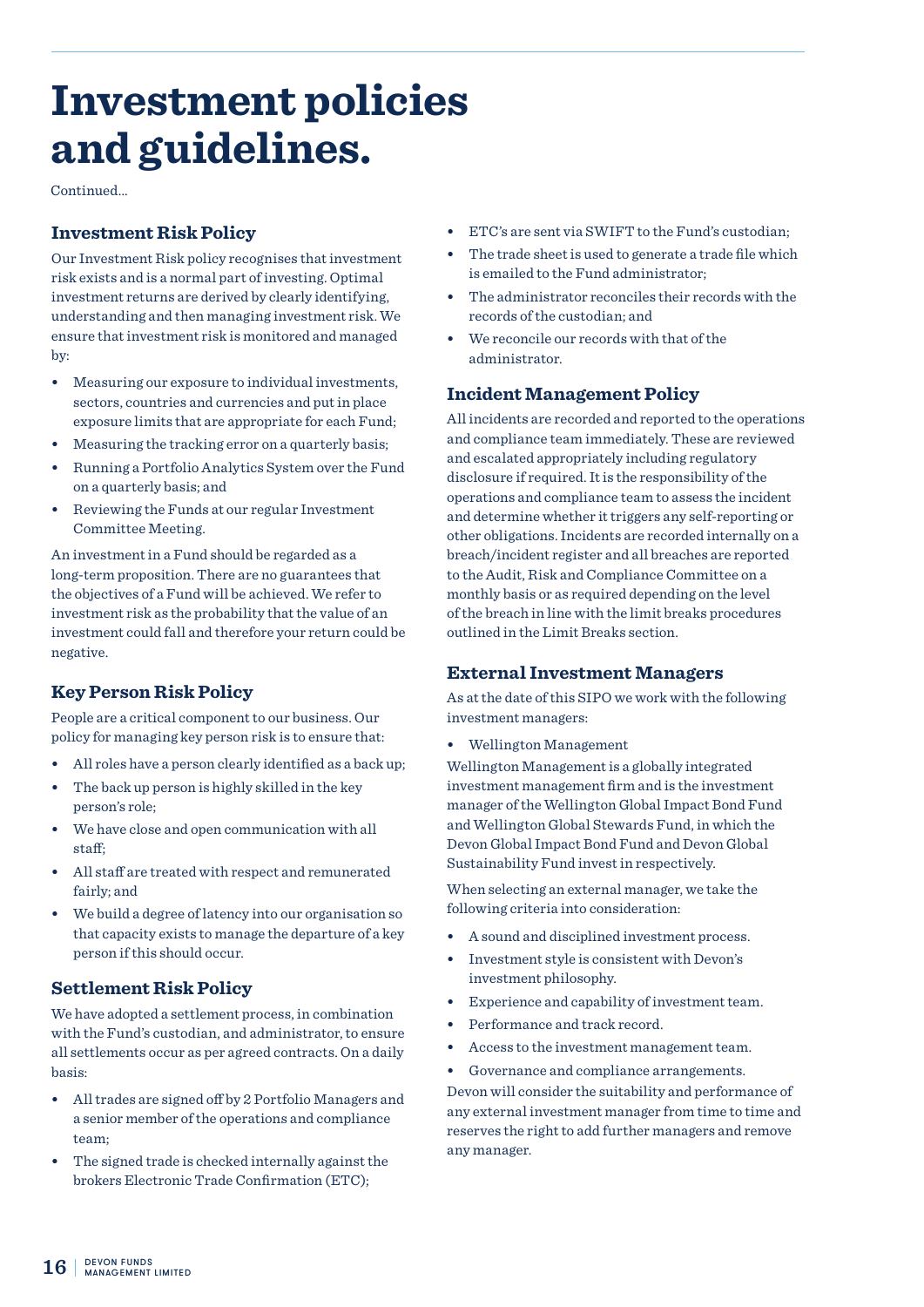### **Limit breaks.**

#### **Identifying limit breaks**

Under section 167(1) of the FMC Act, a 'limit break" is a material breach of any limits set out in the SIPO on either:

- **•** the nature or type of investments that can be made; or
- **•** the proportion of each type of assets that may be invested in.

Limit breaks are considered in the context of the relevant Fund, within the Managed Investment Scheme. SIPO limits are monitored at both pre-trade and post trade stages by a combination of external software and internally developed proprietary checks and is monitored by the operations and compliance team. Any limit breaks are reported on an exceptions basis and a daily compliance report is prepared by the operations and compliance team.

If a position requires amendment, the operations and compliance team will proceed to remedy the position by raising the issue with the relevant Portfolio Manager who will then take necessary action. A register of limit

breaks is maintained by the operations and compliance team. Judgement for materiality of the limit break resides with senior management who will consider:

- **•** The cause of the limit break;
- The economic impact on the investor(s);
- **•** The frequency of the identified limit break type;
- **•** How long the breach went on for;
- **•** How quickly the breach was rectified after we became aware of that breach; and
- **•** Whether the breach involves related-party transactions.

#### **Reporting limit breaks**

Limit breaks are reported to the Supervisor as follows:

(a) If a limit break is not corrected within 5 working days after we become aware of it, then the Supervisor will be notified as soon as practicable after expiry of the 5 working day period;

(b) All limit breaks (regardless of whether they have been corrected or not), each quarter.

### **Investment performance monitoring.**

All unit price movements are assessed daily against tolerance ranges. Investment performance is monitored on a monthly basis against the Fund's benchmark and is measured over 1 month, 3 months, 6 months, 1, 2, 3 and 5 years.

Fund performance is calculated (net of fees but before tax) by the operations and compliance team and all members of the investment team and compliance team receive a monthly fund performance report.

The Board evaluates performance on a quarterly basis. We focus on making long term investment decisions and consequently greater focus is given to assessing performance numbers over 3-year periods and longer.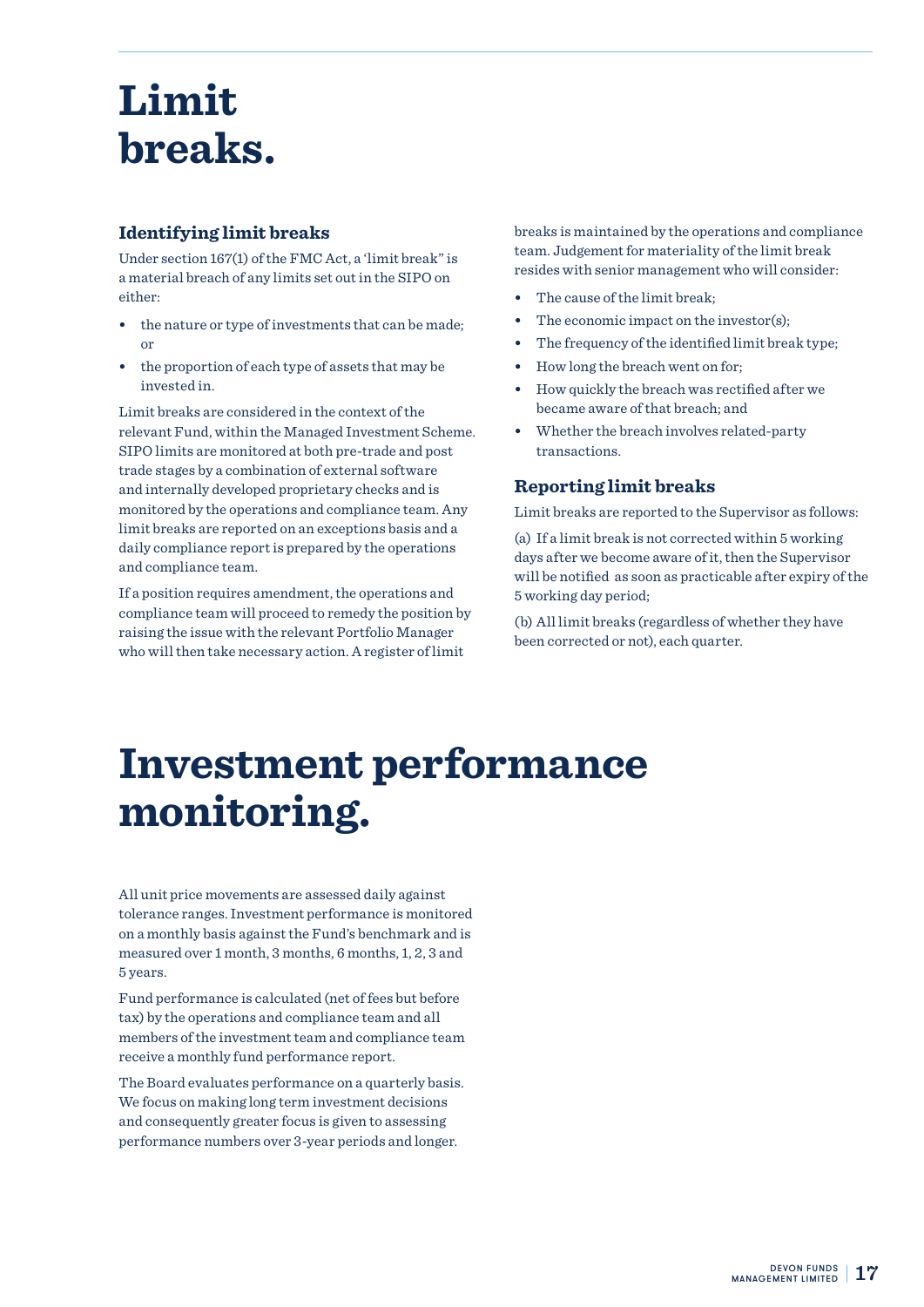### **Investment strategy review.**

The Investment Strategy is reviewed at least annually and is the responsibility of our Investment Committee. The investment strategy framework is designed for the long term and consequently it is unlikely that changes will be made on a regular basis.

# **SIPO review and monitoring.**

This SIPO is reviewed at least annually and any changes are submitted to the register (Disclose). The SIPO is reviewed by a member of the senior management team with assistance from the compliance and investment teams. Any changes to the SIPO will be signed off by the Board after consultation with the Supervisor.

Adherence with this SIPO is monitored regularly and any breaches will be reported to the Supervisor as required under the Trust Deed and relevant legislation.

Once the SIPO has been reviewed, the updated or amended SIPO will contain an effective or commencement date. The most current version of the SIPO is available on the schemes register at www.business.govt.nz/disclose/ or at www.devonfunds.co.nz.

In addition to the annual review, the SIPO may be reviewed, updated or amended at any time.

### Thank you for taking the time to read this SIPO.

**If you have any questions, please don't hesitate to contact us at: enquiries@devonfunds.co.nz**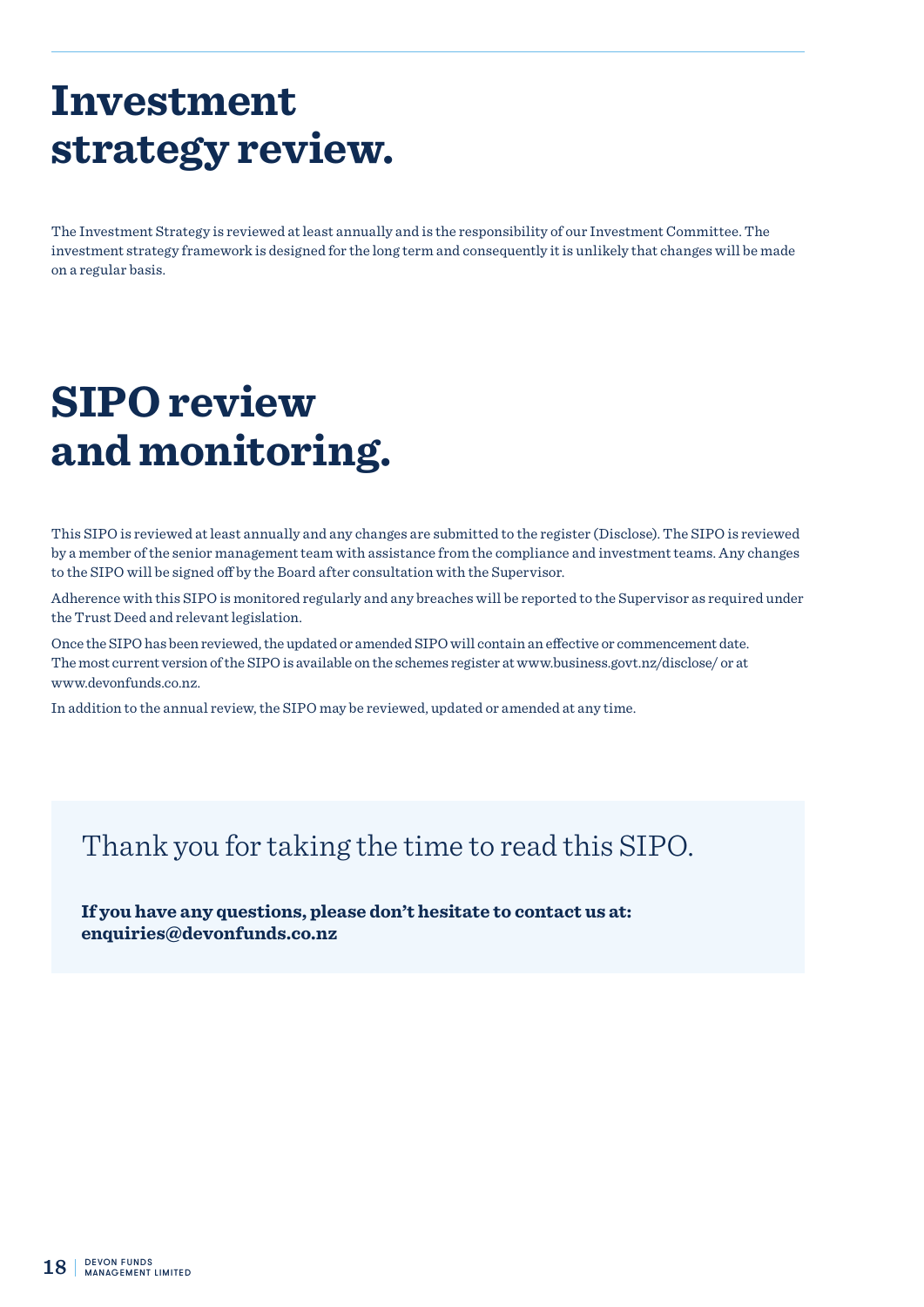### **Directory.**

#### **Manager**

#### **Devon Funds Management Limited**

Level 17 HSBC Tower 188 Quay Street Auckland 1010

PO Box 105 609 Auckland 1143

Telephone: 0800 944 049 (free call) or +649 925 3990 Email: enquiries@devonfunds.co.nz or Website: www.devonfunds.co.nz

#### **Directors**

Paul Anthony Glass Brent Graham Impey Andrew David Scott Mel Tony Firmin Slade Brownlie Robertson June Ngahiwi McCabe

#### **Supervisor**

The New Zealand Guardian Trust Company Limited Level 6 191 Queen Street Auckland 1010

PO Box 274 Shortland Street Auckland 1140 Telephone: +649 909 501

#### **Registrar/Administration manager**

MMC Limited Level 25 QBE Centre 125 Queen Street Auckland 1010

#### **Solicitors**

DLA Piper Level 4, Deloitte House 20 Customhouse Quay Wellington 6011

#### **Auditors**

PricewaterhouseCoopers 188 Quay Street Auckland 1010